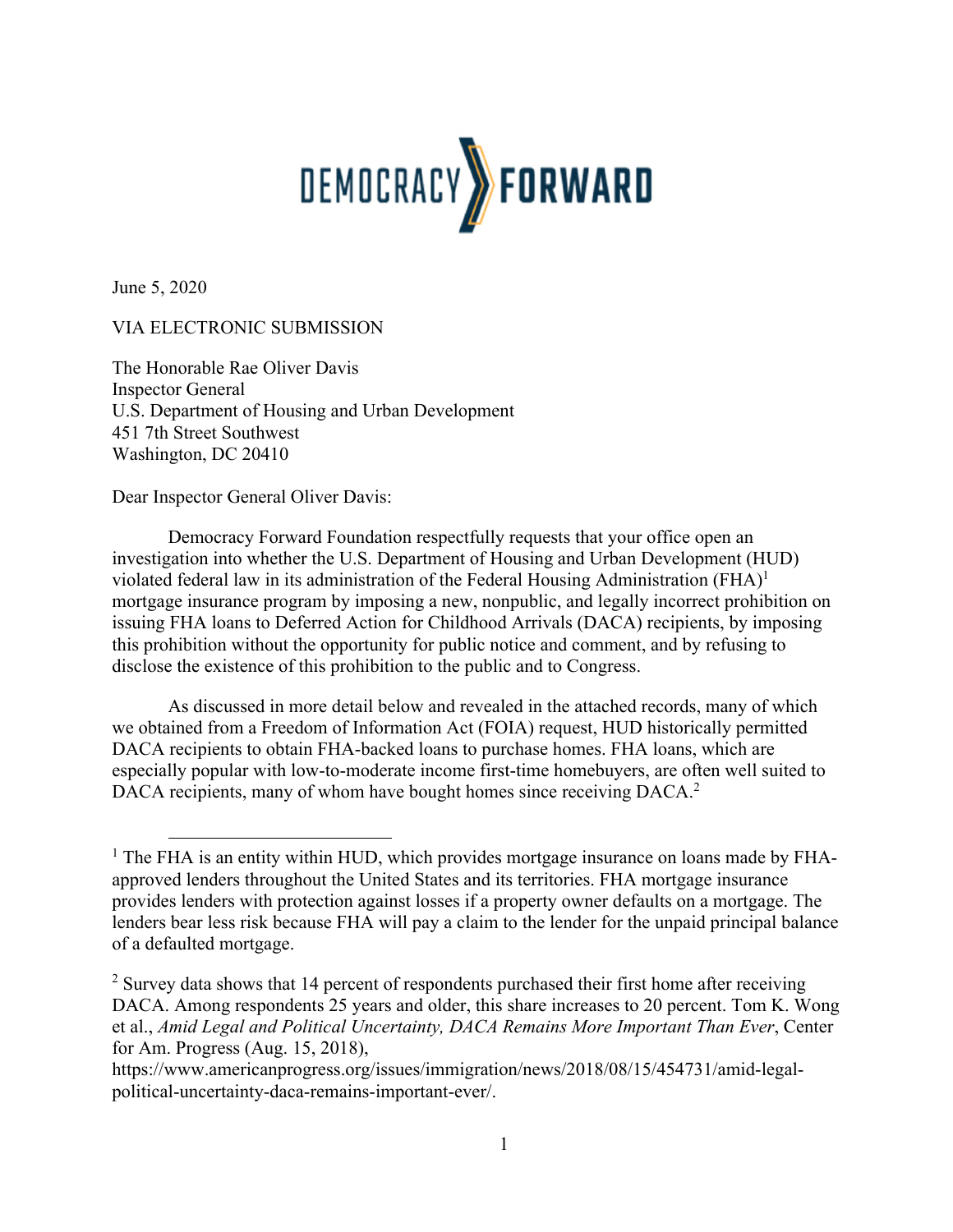Following the Trump Administration's attempted rescission of DACA in late 2017, questions arose within HUD and the lending industry about DACA recipients' eligibility for FHA loans. In response, and despite HUD's historical practice, HUD for the first time decided, as an internal matter, that it would interpret and apply its existing requirement that FHA loan applicants have "lawful residency" to exclude DACA recipients. In the summer and fall of 2018, HUD determined that lenders should review loan applicants' work permits for a code associated with DACA and disallow FHA loans for such applicants. It formally instructed staff to implement this policy no later than a November 2018 meeting. HUD did not announce this new policy publicly, even when asked about it. Instead HUD conveyed the requirement to individual lenders orally and continued to deny publicly that there was any new policy at all.

 Indeed, in late 2018 and into 2019, following news reports that HUD was informally excluding DACA recipients from FHA loans, HUD officials maintained to Congress that HUD had not changed any such policies. They failed to reveal the new interpretation of lawful residency and HUD's internal instruction not to accept applicants with work permits revealing their DACA status. HUD was well aware of its lack of transparency, as one December 2018 internal HUD email exchange expressing frustration about HUD's private communications to lenders reveals: the DACA policy "wouldn't be private if [the FHA Deputy Assistant Secretary] would just post the freaking DACA FAQ."<sup>3</sup>

Finally, in the summer of 2019, after being confronted by Representative Aguilar with a written statement from HUD to an individual lender about DACA recipient eligibility, HUD provided a formal response, in which it stated in writing for the first time that DACA recipients were not eligible for FHA loans. This response, issued nearly a year after the prohibition was introduced and implemented, stated incorrectly that HUD's policy on DACA eligibility had not changed.

 As set forth in detail below, this policy change violated basic requirements as to agency procedures. Its nonpublic, haphazard implementation broke norms of good government, harmed borrowers and lenders, and created uncertainty in the home mortgage market. And the failure of HUD officials to provide transparent information about agency policy to Congress and the public brings the agency's credibility and veracity into question.

#### **I. The DACA program.**

The U.S. Department of Homeland Security (DHS) established the DACA program in June 2012 when it announced that it would not deport certain people without documentation who had come to the United States as children. As the Secretary of DHS concluded in making this decision, these young people, known as Dreamers, generally did not intend to violate the law when they were brought to the United States; in many cases, they know only this country as home; and they have contributed to the country in significant ways.<sup>4</sup> This conclusion has been

<sup>&</sup>lt;sup>3</sup> See Att. 1, DFF IG Letter 00002.

<sup>4</sup> *See, e.g*., *Nat'l Ass'n for the Advancement of Colored People v. Trump*, 298 F. Supp. 3d 209, 216 (D.D.C. 2018).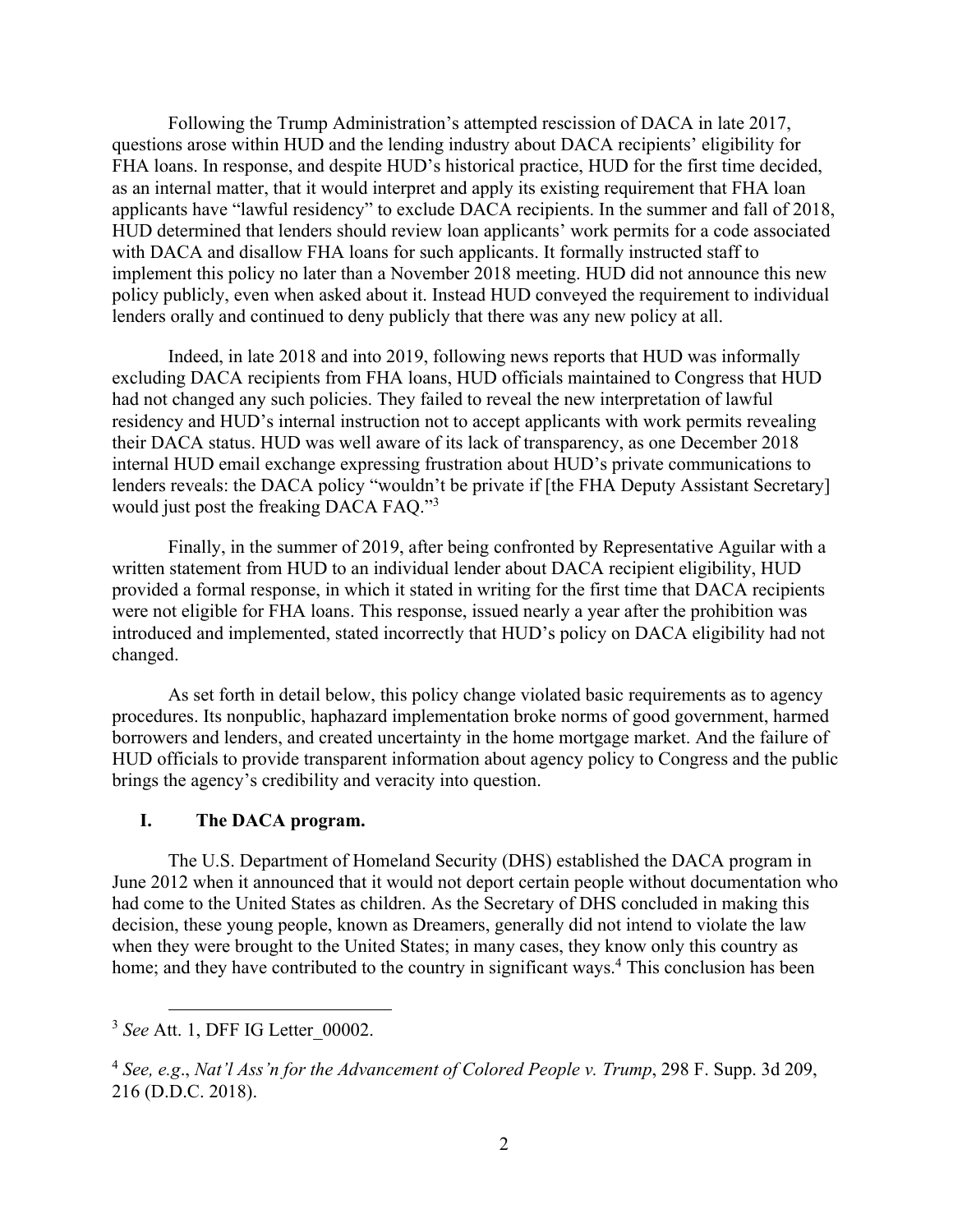borne out in the years since DACA was enacted, as numerous surveys show that DACA recipients are able to pursue additional educational opportunities, participate more fully in the U.S. labor force, and do so at higher wages, with corresponding positive effects on the broader economy.<sup>5</sup>

Applicants for DACA must establish that they meet certain criteria (such as having lived in the United States continuously for five years and having been under the age of sixteen when brought here). If approved, they receive renewable two-year grants of "deferred action" on removal from the United States. DACA recipients are permitted to live and work lawfully in the United States, including receiving Social Security Numbers<sup>6</sup> and work authorization.<sup>7</sup>

U.S. Customs and Immigration Services (USCIS) considers DACA recipients to be "lawfully present" in the United States; and explains that DACA recipients' "period of stay is authorized by [DHS] while [the] deferred action is in effect. … Individuals granted deferred action are not precluded by federal law from establishing domicile in the United States."<sup>8</sup> At the same time, USCIS has opined that, while they are lawfully present, DACA recipients do not have "lawful status." *Id*.

In September 2017, the then-Acting Secretary of DHS rescinded DACA. Following legal challenges, multiple courts ordered the Administration to maintain DACA to allow current recipients to renew their status, but did not require DHS to accept new DACA applicants. The Supreme Court is reviewing the lawsuits, and a decision is expected in the coming weeks.<sup>9</sup> In the meantime, DACA continues in place for prior recipients.

<sup>6</sup> *Social Security Number and Card—Deferred Action for Childhood Arrivals*, Soc. Sec. Admin., https://www.ssa.gov/pubs/deferred\_action.pdf.

<sup>7</sup> *Frequently Asked Questions*, USCIS, https://www.uscis.gov/archive/frequently-asked-questions (last visited May 5, 2020) ("[A]n individual whose case has been deferred is eligible to receive employment authorization for the period of deferred action, provided he or she can demonstrate 'an economic necessity for employment.'").

<sup>8</sup> *Id.* While these FAQs are archived, the current USCIS webpage on DACA explains that following the preliminary injunctions reinstating DACA, the archived DACA FAQs still apply. *See Deferred Action for Childhood Arrivals: Response to January 2018 Preliminary Injunction*, USCIS, https://www.uscis.gov/humanitarian/deferred-action-childhood-arrivals-responsejanuary-2018-preliminary-injunction.

<sup>9</sup> *See Regents of the Univ. of Cal. v. DHS*, 908 F.3d 476 (9th Cir. 2018), *cert. granted sub nom. DHS v. Regents of the Univ. of Cal.*, 139 S. Ct. 2779 (2019); *Batalla Vidal v. Nielsen*, 291 F.

<sup>5</sup> Tom K. Wong et al., *Amid Legal and Political Uncertainty, DACA Remains More Important Than Ever*, Center for Am. Progress (Aug. 15, 2018),

https://www.americanprogress.org/issues/immigration/news/2018/08/15/454731/amid-legalpolitical-uncertainty-daca-remains-important-ever/.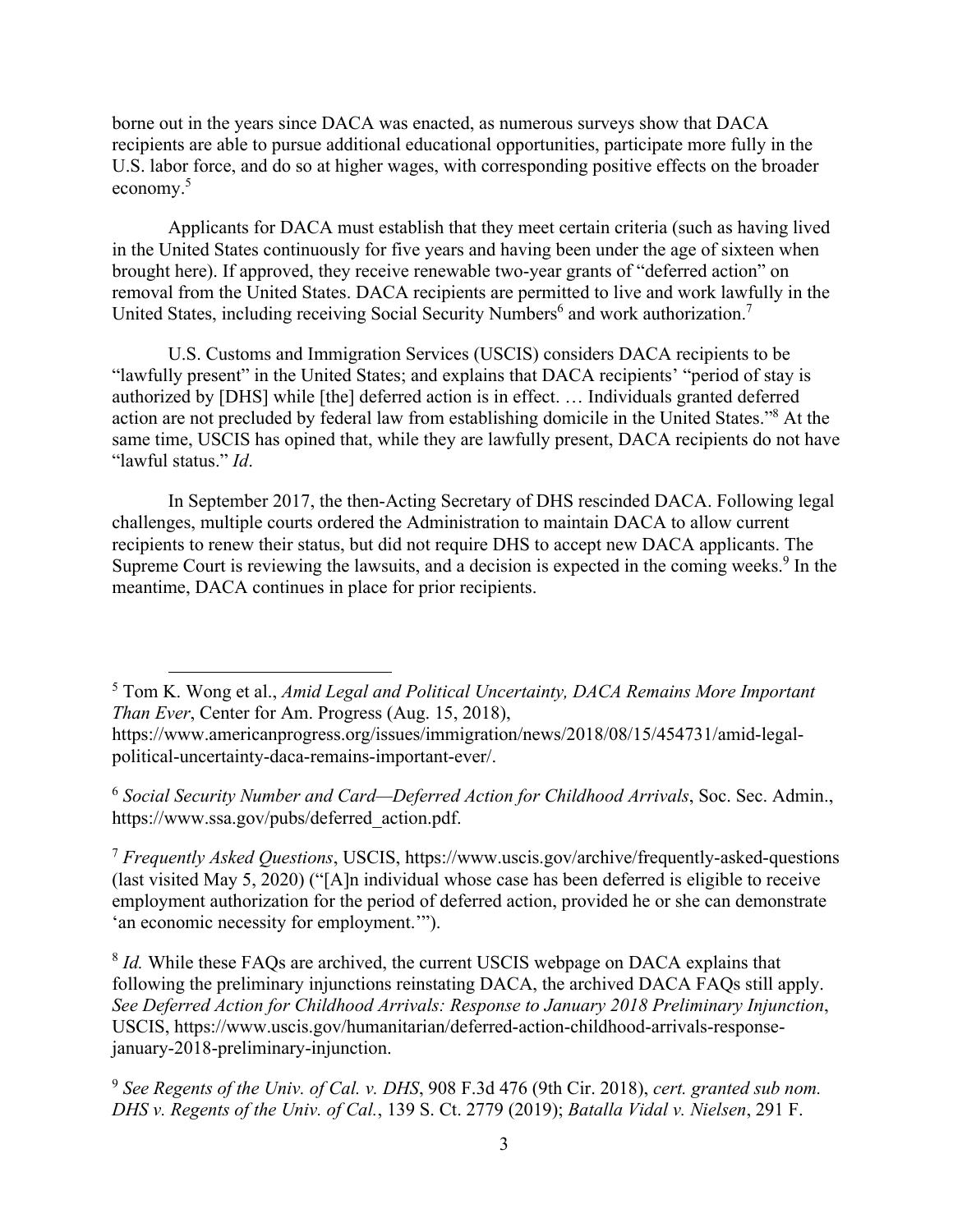## **II. FHA loan availability to non-citizens.**

The FHA is the largest mortgage insurer in the world with an active insurance portfolio of over \$1.3 trillion. Designed for low-to-moderate income borrowers, FHA loans require lower minimum down payments and credit scores than many conventional loans. They are especially useful for young people who may not have great or well-established credit or who may be carrying debt. As HUD explains, "[e]ach year, FHA helps more than a million homebuyers achieve the dream of sustainable, affordable homeownership of single family homes."10

While the FHA sets the eligibility criteria, approved FHA lenders interact directly with loan applicants, assess applicants' eligibility, and provide mortgage-insurance applications to the FHA. If the FHA finds mistakes in the lender's underwriting of the loan, the FHA may force lenders to indemnify the agency for any resulting mortgage insurance claims.

General FHA loan requirements are set forth by statute and regulation, as well as in the *Single Family Housing Policy Handbook* 4000.1 ("SF Handbook"), which FHA describes as a consolidated, consistent, and comprehensive source of FHA Single Family Housing policy.<sup>11</sup> As relevant here, non-citizens who are not lawful permanent residents (aka green card holders) are eligible for FHA loans if they meet the following criteria set forth in Section II.A.1.b.ii(A)(9) of the SF Handbook:

(b) Non-Permanent Resident Aliens

A Borrower who is a non-permanent resident alien may be eligible for FHAinsured financing provided:

- the Property will be the Borrower's Principal Residence;
- the Borrower has a valid SSN, except for those employed by the World Bank, a foreign embassy, or equivalent employer identified by HUD;

Supp. 3d 260 (E.D.N.Y. 2018); *Nat'l Ass'n for the Advancement of Colored People*, 298 F. Supp. 3d 209.

If the Supreme Court's ruling permits some or all DACA recipients to retain DACA status, the issues raised in this letter will be unchanged. Even if the Supreme Court were to permit the Administration to proceed with its attempted rescission of DACA, and the Administration did so, that result would not moot the importance of these issues. Not only would it remain necessary to correct HUD's inadequate administrative procedures to prevent such unlawfulness from occurring in the future, but the DACA exclusion policy would continue to harm those lenders that issued loans to DACA recipients in good faith based on HUD's prior policy and the lack of any public notice about the new policy, and now are denied mortgage insurance for any such loans that default.

<sup>10</sup> Federal Housing Administration, HUD, https://www.hud.gov/federal\_housing\_administration.

<sup>11</sup> *See* SF Handbook, *available at*

https://www.hud.gov/program\_offices/housing/sfh/handbook\_4000-1.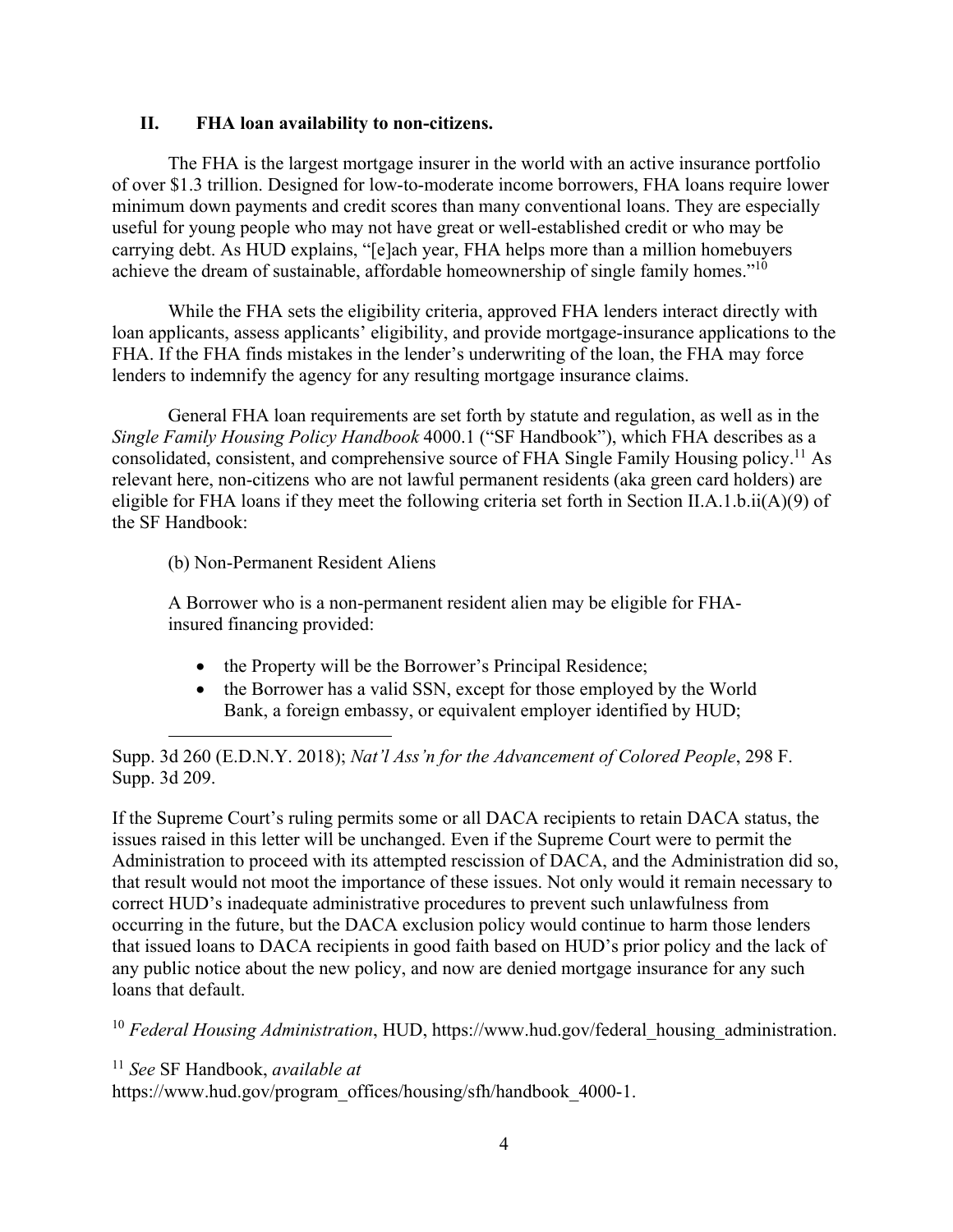- the Borrower is eligible to work in the United States, as evidenced by the Employment Authorization Document issued by the USCIS; and
- the Borrower satisfies the same requirements, terms and conditions as those for U.S. citizens.

The Employment Authorization Document is required to substantiate work status. If the Employment Authorization Document will expire within one year and a prior history of residency status renewals exists, the Mortgagee may assume that continuation will be granted. If there are no prior renewals, the Mortgagee must determine the likelihood of renewal based on information from the USCIS.…

(c) Non-U.S. Citizens without Lawful Residency

Non-U.S. citizens without lawful residency in the U.S. are not eligible for FHAinsured Mortgages.<sup>12</sup>

HUD does not define or otherwise provide any guidance on the meaning of the term "lawful residency" in subsection (c).

# **III. DACA recipients have historically been able to obtain FHA loans.**

Historically, HUD has not excluded DACA recipients from FHA loan eligibility.<sup>13</sup> As discussed above, DACA recipients may obtain social security numbers and employment authorization enabling them to meet the requirements of subsection (b) of the SF Handbook, especially once they had established a history of DACA renewals.14 HUD did not interpret or

<sup>14</sup> In April 2018, FHA customer service advised a lender: "Your question was regarding DACA recipients. FHA will insure loans to DACA recipients as long as they meet the following requirements" and identified the SF Handbook's requirements of an SSN and EAD. Att. 4, DFF IG Letter 00014; *see also e.g.*, Att. 5, DFF IG Letter 00017 (Internal HUD email asking "[i]n light of President Trump's announcement that the DACA program is ending, *what is FHA stance on EAD cards with DACA codes & expiration dates w/in the year? Are we still able to use the history of previously renewals*? Should this category be denied until there is a plan if there will be any renewals allowed?") (emphasis added).

<sup>&</sup>lt;sup>12</sup> SF Handbook 4000.1 § II.A.1.b.ii(A)(9)(b) & (c). An FHA FAQ in response to the question **"**Do borrowers have to be U.S. citizens to qualify for FHA financing?" provides essentially the same information. *Frequently Asked Questions*, FHA, https://www.hud.gov/FHAFAQ (Topic No.: KA-04111). Neither the authorizing statute, regulations, nor other agency guidance provide any additional relevant information regarding the eligibility of non-citizens who are not lawful permanent residents.

<sup>&</sup>lt;sup>13</sup> *See* Att. 2, DFF IG Letter 00007 (Letter from Rep. Aguilar stating "Under the Obama Administration, DACA recipients were eligible for FHA-backed loans."); Att. 3, DFF IG Letter 00010 (HUD's new informal DACA exclusion policy "means that DACA recipients who would otherwise qualify for an FHA-insured mortgage loan, are now being unjustly rejected.").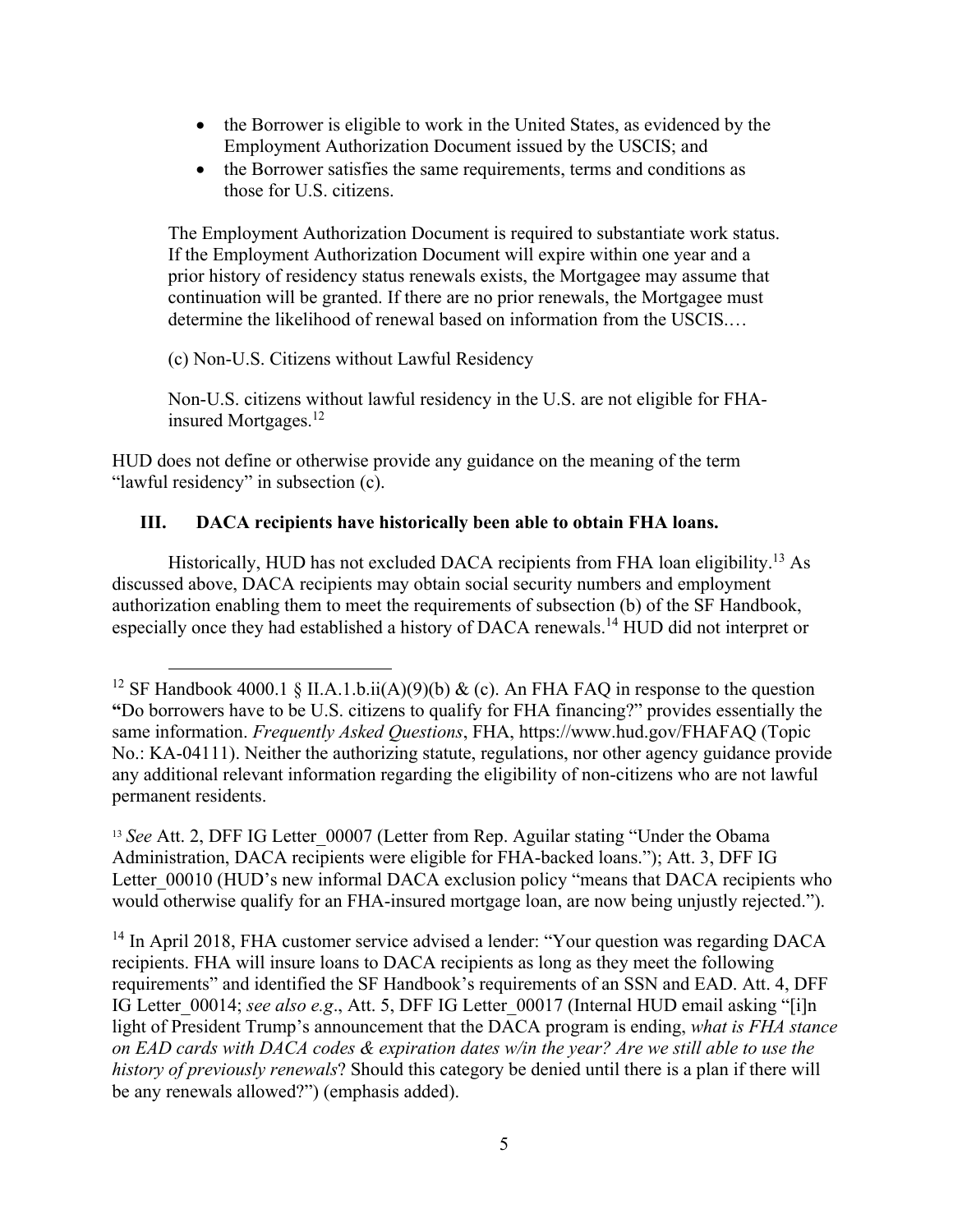apply the "lawful residency" requirement in subsection (c) to exclude DACA recipients. Nor was there any basis to do so, given that DACA recipients are lawfully present in the United States in the eyes of the immigration authorities.

 Through the summer and fall of 2018, many lenders offered FHA loans to DACA recipients, which HUD accepted.15 While HUD did not formally announce a policy with respect to DACA recipients before June 2019, lenders' responses to HUD's elimination of DACA eligibility during 2018 and 2019 show that the agency had been routinely accepting DACA recipients for FHA loans. As one lender wrote to HUD in the summer of 2018, the lender's largest competitors were offering FHA financing to DACA recipients. The lender had recently participated in an FHA roundtable where FHA Deputy Assistant Secretary Gisele Roget said that DACA recipients were not eligible (once the policy had begun to change), and, in response, complained to Ms. Roget: "everyone in the Mortgage Industry is at odds on this subject and your policy needs to be announced officially. … *this is a huge change [in HUD policy]*! *Just about every lender representative at the roundtable had wide eyes & a puzzled look on their face when you stated it, knowing they had been closing FHA DACA loans for years.*"16

https://www.buzzfeednews.com/article/nidhiprakash/daca-trump-denied-federal-housing-loans ("One loan officer in Chicago, Jose Pepe Rincon, told BuzzFeed News that FHA and HUD officials have advised him in the past that DACA recipients are eligible for government-insured mortgages. He has had 42 FHA-backed loans approved for DACA recipients in recent years, about 10% of his total client base. But that changed around May [2018]."); *see also* Dani Hernandez, *Ask the Underwriter: Are DACA Recipients Eligible for FHA Loans?*, HousingWire, Apr. 26, 2018, https://www.housingwire.com/articles/43208-ask-the-underwriter-are-dacarecipients-eligible-for-fha-loans/ (explaining that DACA recipients were eligible for FHA loans); Lew Sichelman, *Feds' Dreamer Policy a Double Whammy for Housing Market*, Miami Herald, July 10, 2019, https://www.miamiherald.com/news/business/real-estatenews/article232500322.html#storylink=cpy ("The HUD ruling [in June 2019 explicitly excluding DACA recipients from FHA loans] reverses a longstanding 'look-the-other-way' position that Dreamers qualify for loans backed by the Federal Housing Administration under

certain circumstances.").

<sup>16</sup> Att. 6, DFF IG Letter  $00019$  (emphasis added). Similarly, in July 2018, the Mortgage Bankers Association (MBA) formally requested guidance from FHA Commissioner Brian Montgomery on DACA recipients' eligibility for FHA loans in a letter that strongly implied that lenders regularly offer FHA loans to DACA recipients. *See MBA Request for Additional Clarity and Guidance Related to the FHA Single Family Housing Policy Handbook* at 4 (July 19, 2018), available at https://www.mba.org/advocacy-and-policy/all-letters-and-testimony.

<sup>15</sup> Nidhi Prakash, *The Trump Administration is Quietly Denying Housing Loans to DACA Recipients*, BuzzFeed News, Dec. 14, 2018,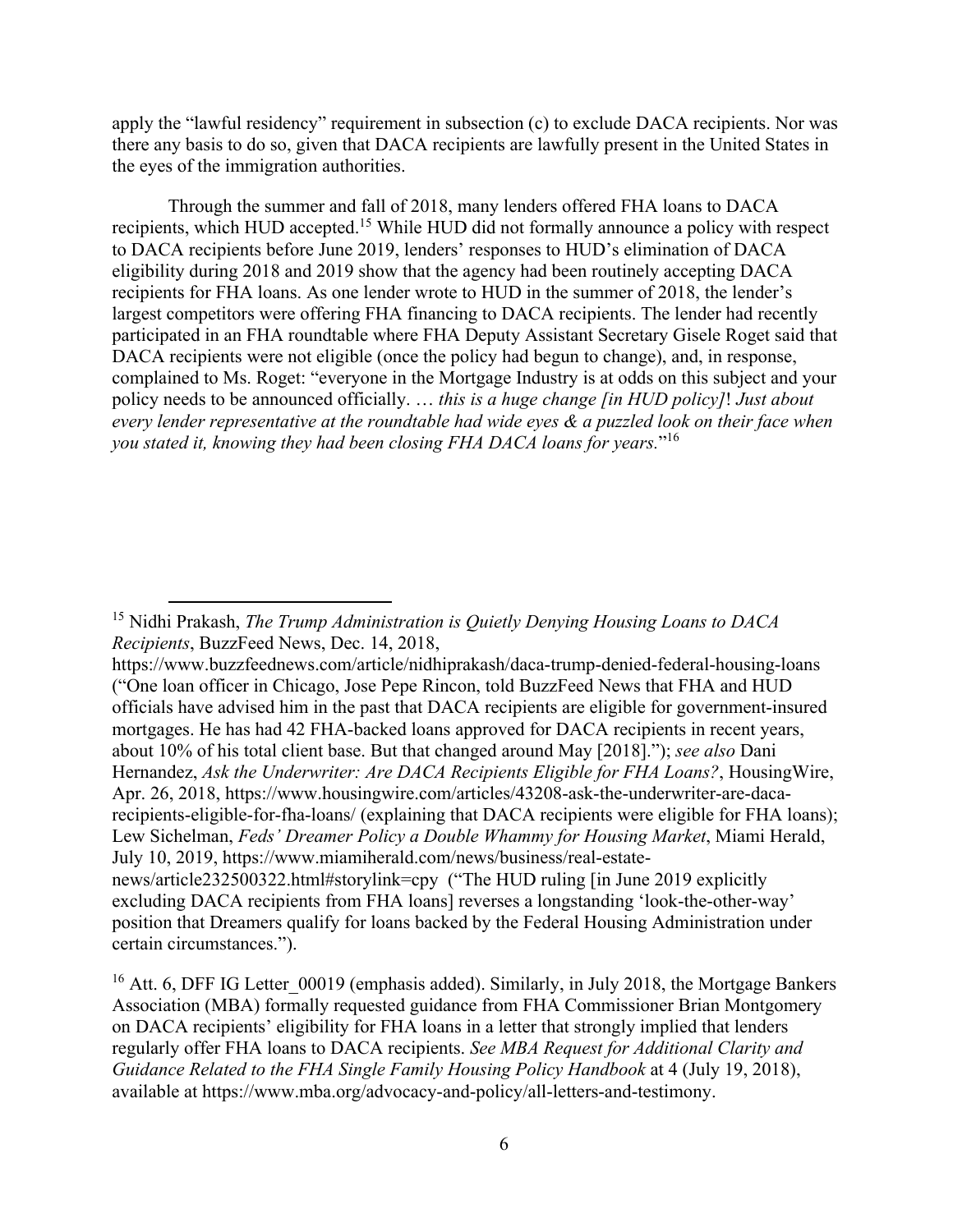### **IV. HUD adopted its DACA exclusion policy by, for the first time, formally interpreting its lawful residency requirement for FHA loans to exclude DACA recipients and by prohibiting loans to applicants whose employment authorization documents included a code associated with DACA.**

 Following the Administration's attempt to rescind DACA in late 2017, lenders and officials at HUD began questioning DACA recipients' eligibility for FHA loans. For example, in April 2018, after getting inquiries about DACA recipient eligibility, Ms. Roget asked others working on FHA single family housing programs, "[c]an you provide guidance here? The FHA Handbook isn't clear on this. Do we need to update the Handbook?"<sup>17</sup> Ms. Roget later sent inquiries to various other agencies inquiring how they treated DACA recipients in their loan programs.18

In the spring and early summer of 2018, as it was in the process of formulating and implementing the DACA exclusion policy, HUD gave lenders inconsistent answers about DACA eligibility.<sup>19</sup> For example, in a series of lender roundtables, HUD provided contradictory guidance about the application of the SF Handbook to DACA. Notes from a roundtable in June 2018 reveal that "FHA lenders have flagged that there is ambiguity concerning the eligibility of DACA recipients for FHA loans."<sup>20</sup> HUD's internal notes from a lender roundtable in Richmond in July 2018 reveal a discussion on "DACA and legal residency" in which HUD staff appear to have advised that a valid EAD card with a likelihood of renewal was sufficient to establish the legal residency requirement for an FHA loan.<sup>21</sup> And in June 2018, a lender wrote FHA leadership and stated that at a roundtable that had occurred a few weeks before, lenders were advised that DACA recipients were eligible for loans so long as the non-permanent resident alien

 $19$  One lender challenged a HUD finding that a loan was unacceptable because it was issued to a DACA recipient, explaining that a HUD regional office had advised "on a number of occasions" that "if the borrower has an Employment Authorization card and meets the other guidelines outlined in the Non-Permanent Resident Alien Section we should proceed." *See* Att. 11, DFF IG Letter 00034-35. Similarly, another lender told HUD that it had had calls that were escalated through the HUD resource center, "where they indicate that as long as we meet all the bullet points in (b) Non-Permanent Resident Aliens, then they are eligible. DACA borrowers usually meet all the requirements in part (b) Non-Permanent Resident Aliens." *See* Att. 12, DFF IG Letter 00038-39.

<sup>20</sup> *See* Att. 13, DFF IG Letter\_00043.

<sup>21</sup> *See* Att. 14, DFF IG Letter\_00054.

<sup>&</sup>lt;sup>17</sup> Att. 7, DFF IG Letter 00023.

<sup>&</sup>lt;sup>18</sup> *See* Att. 8, DFF IG Letter 00026 ("Does VA have a policy on mortgage eligibility for DACA recipients."); Att. 9, DFF IG Letter 00029 ("Does RHS [USDA Rural Housing Service] have a policy on mortgage eligibility for DACA recipients."); Att. 10, DFF IG Letter 00032 (seeking information "about whether FHFA allows DACA loans").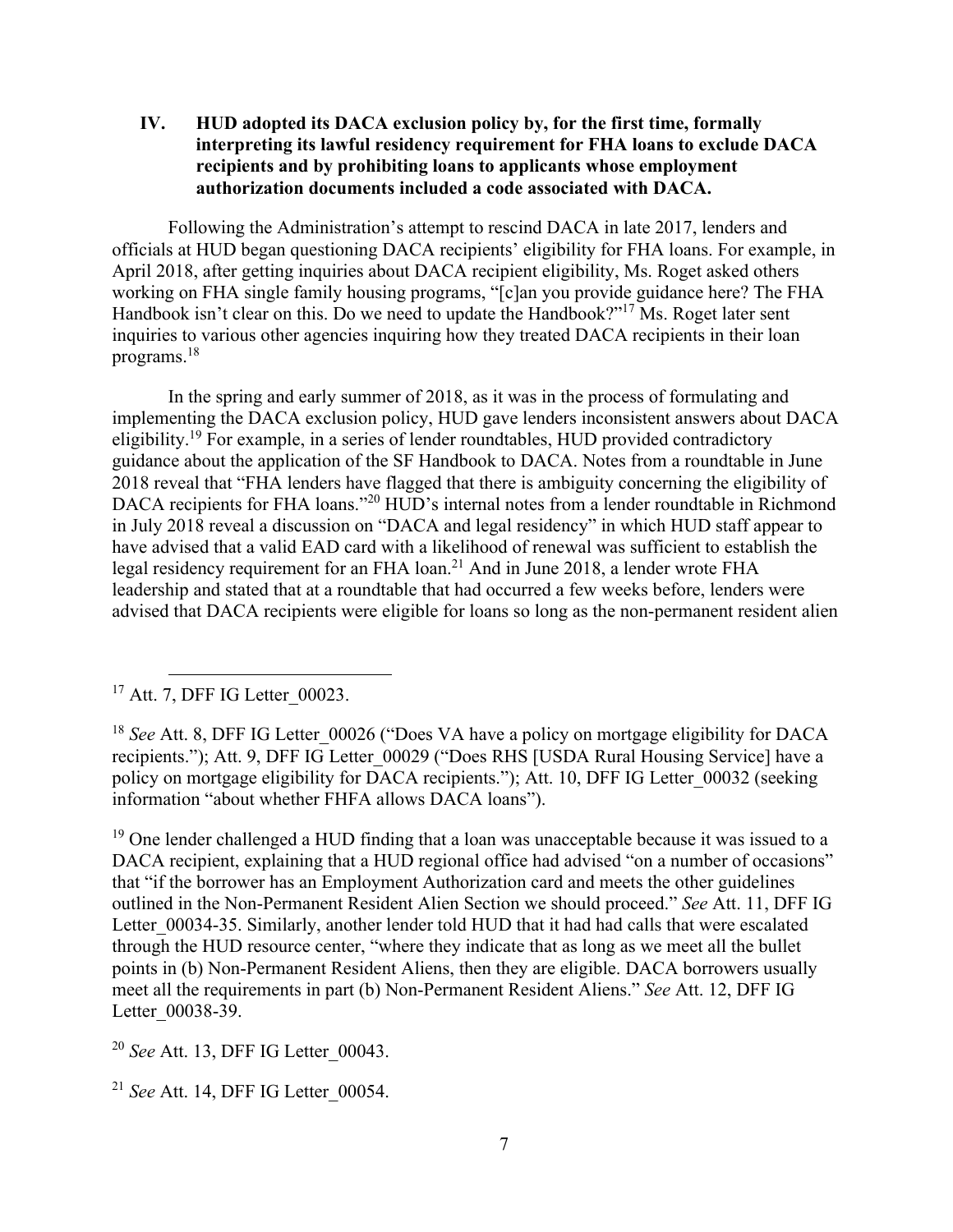guidelines were followed.22 And, as mentioned above, in May 2018, Ms. Roget advised lenders at a roundtable that DACA recipients were not eligible, although according to internal documents she later denied doing so when asked about it by FHA Administrator Montgomery.<sup>23</sup>

During this time, a consensus began to develop within HUD to equate the "lawful residency" requirement in the SF Handbook with lawful status, which led to the conclusion that DACA recipients were not eligible for FHA loans.<sup>24</sup> The documents we have reviewed reveal no analysis of the difference between those two terms, nor consideration of the fact that while USCIS viewed DACA recipients as lacking "lawful status", it had also determined that they are "lawfully present."25 Staff in the Office of General Counsel (OGC) at one point provided an opinion that DACA recipients were not eligible for FHA loans, but later the Office appears to have reversed that opinion and opined that "HUD does not decide what programs or policies of USCIS convey lawful residency because we have no authority to make that call."26

<sup>24</sup> *See*, *e.g.*, Att. 7, DFF IG Letter\_00021-24.

<sup>&</sup>lt;sup>22</sup> See Att. 15, DFF IG Letter 00059-61. While internal HUD emails dispute the lender's characterization, they reveal that at a minimum, HUD leadership was aware of a widely held view amongst lenders that DACA recipients could be eligible for FHA loans based on their EAD card. *See id*.

 $^{23}$  According to HUD records, following public reporting of Ms. Roget's statement, Secretary Carson called Administrator Montgomery about the issue, after which Ms. Roget told Mr. Montgomery that she did not make the statement. Att. 1, DFF IG Letter 00001-4.

 $25$  As one email chain reveals, HUD staff were instructed to determine what types of immigration status provide "lawful residency" based on "whether or not USCIS stated on the website that the status indicated 'lawful residency.'" But once they realized that USCIS did not use the term "lawful residency" to describe immigration status, they relied on the USCIS description of DACA that "Deferred action does not provide lawful status" and explained that "Jack/Kevin ... feel this is sufficient to support the lawful residency requirement for an FHA loan." Att. 16, DFF IG Letter\_00063-65.

<sup>26</sup> OGC prepared a memo on DACA eligibility for Ms. Roget in June 2018. *See* Att. 17, DFF IG Letter 00070-71. While that memo was redacted, earlier documents reveal that OGC staff had previously advised Office of Housing program staff that "we agree" DACA recipients are "not eligible" for FHA loans. Att. 18, DFF IG Letter 00073.

In March 2019, however, in preparing Secretary Carson's Congressional testimony, HUD's Associate General Counsel for Insured Housing requested a bullet point on DACA stating "we defer to USCIS as to whether DACA recipients are considered lawful residents. There are competing interpretations of this and we need to be clear that HUD does not decide what programs or policies of USCIS convey lawful residency because we have no authority to make that call. Only USCIS can decide what their policies and programs do. Also, there will be a question – no doubt – as to why someone from HUD would have told people DACA recipients are not eligible. And we need to have a response that ties back to the policy and USCIS without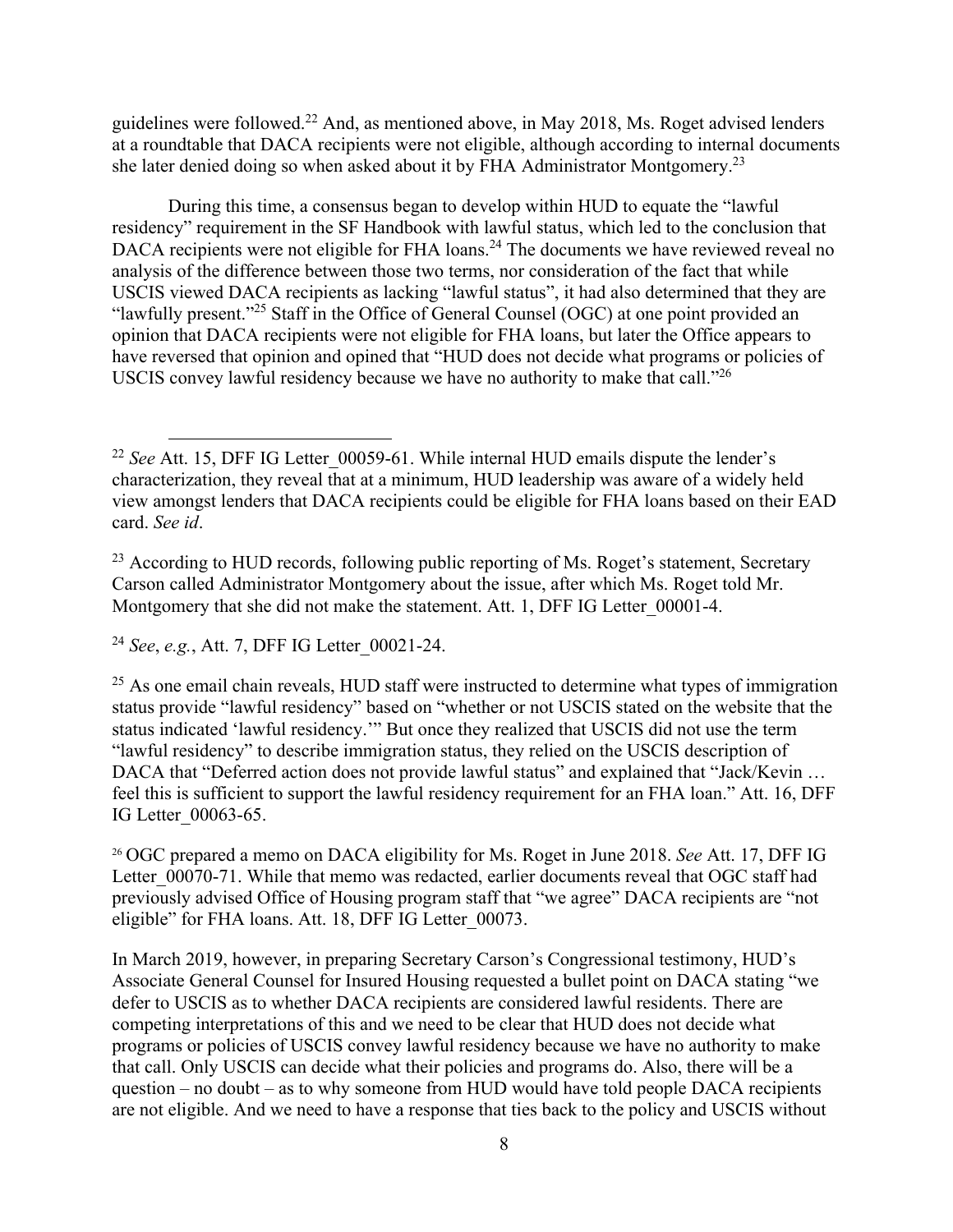HUD decisionmakers then implemented the DACA exclusion policy through guidance to staff to review, for the first time, a code on loan recipients' employment authorization documents, and to exclude only those with the DACA category code (C33). Specifically, in August 2018, during an internal credit policy conference call, staff were provided with guidance "to ensure that borrowers with Employment Authorization Documents (EAD Cards) also meet FHA's lawful residency eligibility requirements."<sup>27</sup> Staff received "instructions ... to crossreference the category code appearing on the EAD card with a list distributed by HMID containing immigration category codes that would also indicate lawful residency status." *Id*. Ultimately however, HUD instructed staff to exclude only loan applicants with the DACA code, not others with deferred status.28 This policy change was further codified via internal guidance issued through HUD's Escalation Review Committee on November 27, 2018, "confirming that DACA recipients do not meet FHA's lawful residency requirements."<sup>29</sup>

Other documents confirm that adopting a requirement to cross-reference the category codes on EAD cards, and excluding only DACA recipients on that basis, was a new practice by HUD.<sup>30</sup> As one November 2018 internal email explained: "Although our policy has always been

<sup>27</sup> *See* Att. 20, DFF IG Letter\_00081.

<sup>28</sup> HUD's Quality Assurance Division: "attempted to locate clearly defined lawful residency designations for each category code on the USCIS website. After significant research by HQ QAD, it was determined that there were too many variables and/or parameters for most category codes to make a definite determination for lawful residency not practicable. However, since the USCIS website clearly states that persons with a Deferred Action Childhood Arrival (DACA) designation, category code C33, do not have lawful residency status [sic], HQ QAD proposes that [redacted as deliberative privilege]." *Id.* (The USCIS website opines that DACA recipients are lawfully present but do not have lawful status; contrary to the statement in the email, it does not opine at all with respect to lawful residency).

<sup>29</sup> *See* Att. 21, DFF IG Letter\_00085.

<sup>30</sup> See Att. 22, DFF IG Letter 00089 (identifying a "decision point<sup>[]"</sup> (the content of which is redacted) regarding using EAD card category codes to determine lawful residency); Att. 23, DFF IG Letter 00092-94 (series of messages stating that "DACA [lending] violations" were being "cit[ed]" based on "a decision documented through ERC."); Att. 24, DFF IG Letter\_00096 ("What happened is that lenders asked the specific question – are DACA recipients eligible for FHA loans – and we needed to determine a specific answer grounded in existing policy. That answer is no."); Att. 25, DFF IG Letter 00098 (In response to question about what the Quality Assurance Division was doing about DACA, "[w]e're citing it as an incurable finding and the HOCs are supposed to be requesting indemnification every time. They got that direction during a SFPD monthly call and we reinforced it through ERC discussion/minutes."); Att. 26, DFF IG Letter 00102 (OGC email regarding DACA eligibility: "Is that where FHA landed on this or is it still up in the air?"). Some lenders report having received informal advice that DACA recipients were not eligible for FHA loans earlier, but the documents we reviewed strongly suggest that

getting bogged down in the question of why someone would have said that." Att. 19, DFF IG Letter\_00076.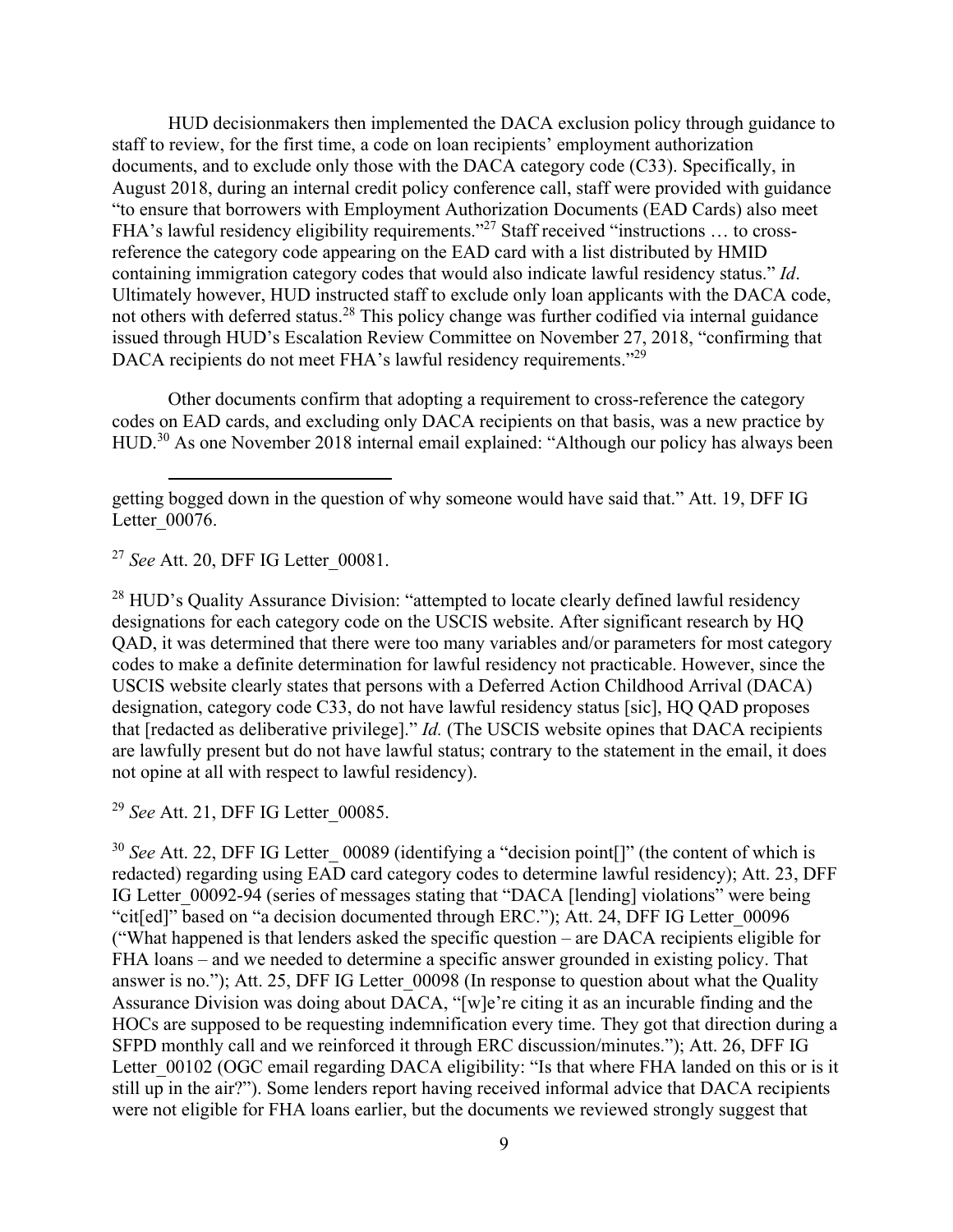that they must have lawful residency to qualify for an FHA mortgage, we never used the category codes on the EAD card to determine this and I think everyone just assumed that they had lawful status if they had an EAD card .... [W]e are now enforcing using the category code."31

## **V. HUD did not reveal this policy change to the public, hurting borrowers and lenders.**

 By the fall of 2018, through its new interpretation of "lawful residency" and its new enforcement policy to check the category code on applicants' EAD cards, HUD had a formal internal policy that required the exclusion of DACA recipients from FHA loans for the first time and instruction to staff to carry out the same.<sup>32</sup> But HUD did not tell the public about this decision until nearly a year later. Instead, HUD only verbally communicated to some lenders on an ad hoc basis that DACA borrowers were ineligible, but refused to put the policy in writing.<sup>33</sup>

HUD understood that its failure to state its view on eligibility explicitly and publicly caused confusion. While HUD staff had drafted an FAQ for the public explaining its new view on DACA eligibility, which OGC had approved at least by early May 2018, it was never published, apparently because Ms. Roget decided against doing so.34 As mentioned above, HUD

internal guidance provided in the August 2018 call and the November 2018 ERC minutes were the first widely distributed internal agency directives on the new policy.

<sup>31</sup> Att. 27, DFF IG Letter 00104.

 $32$  For example, the FHA Office of Single Family Housing prepared an "internal and confidential" briefing book for a Mortgage Bankers Association convention in October 2018, which included a "hot topics" list including DACA eligibility. This internal handbook advised explicitly that DACA recipients were not eligible for FHA loans. Att. 28, DFF IG Letter 00110. HUD did not provide a similarly explicit statement in writing that was publicly available until the following June.

33 Dani Hernandez, *Ask the Underwriter: Why Is HUD Privately Discouraging Lenders From Making FHA Loans to DACA Borrowers?*, HousingWire, Sept. 20, 2018, https://www.housingwire.com/articles/46885-ask-the-underwriter-why-is-hud-privatelydiscouraging-lenders-from-making-fha-loans-to-daca-borrowers/.

<sup>34</sup> See Att. 29, DFF IG Letter 00112 (referring to the question of DACA recipients' eligibility for FHA loans, "We are actually drafting an FAQ on that. OGC signed off on it and it will go to the Resource Center."); Att. 30, DFF IG Letter 00114 ("We reviewed a FAQ for Housing to publish regarding DACA, however Gisele decided that it should not be published."). *See also* Att. 31, DFF IG Letter 00116-17 (the FAQ was submitted to Ms. Roget on May 10, 2018, and was still awaiting review and approval in December 2018).

The FOIA production also revealed the language of the draft FAQ:

"Are non-permanent resident aliens that have been granted deferred action under DACA eligible for an FHA mortgage? FHA's longstanding policy has been that Non-U.S. citizens without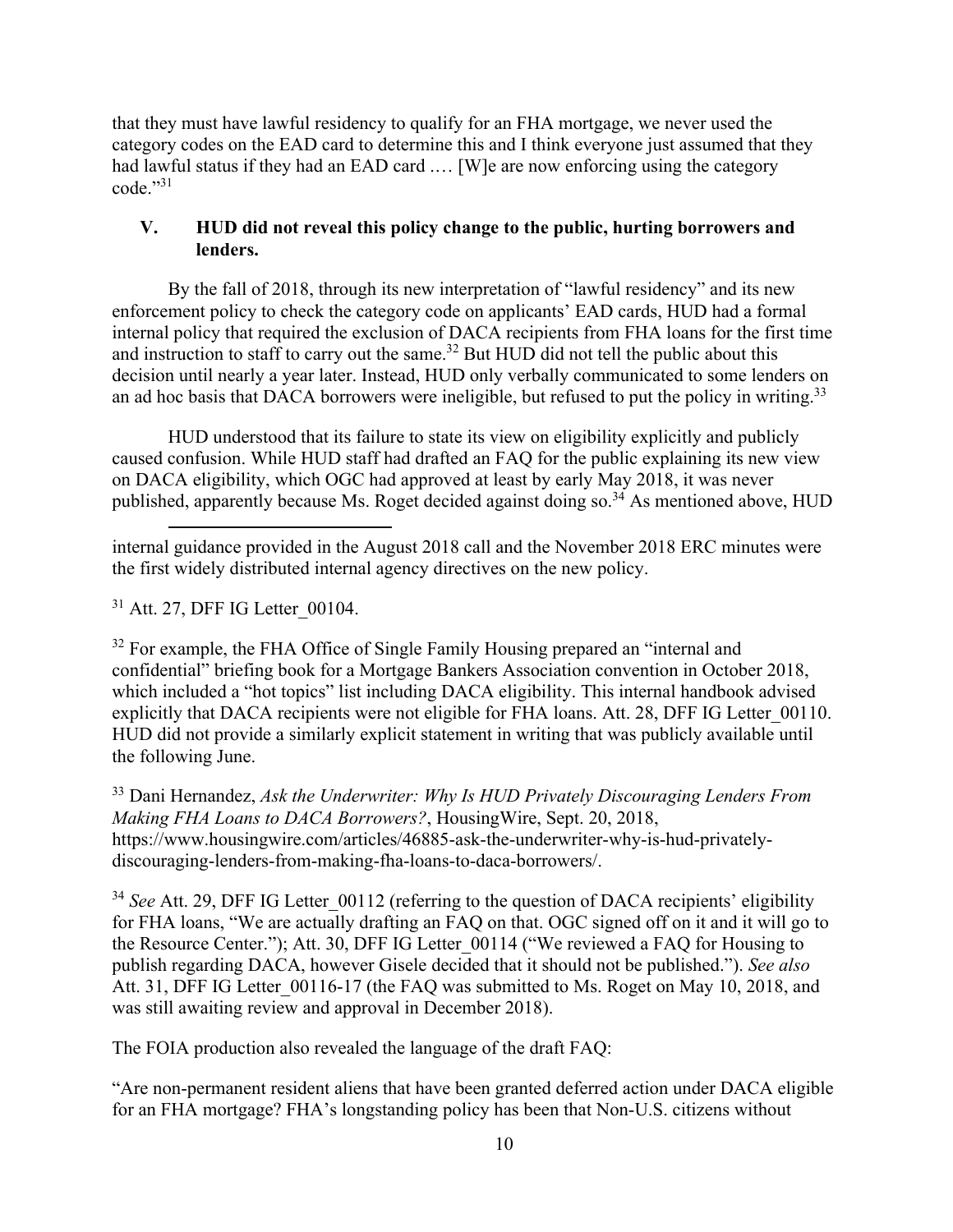staff were frustrated that the failure to publish the FAQ resulted in a "private" policy.<sup>35</sup> Similarly, in the spring of 2019, internal HUD emails ask whether "the DACA questions start[ed] again?" and respond, "[n]o, but they are going to. Trying to get ahead of it. Know what we are working with. Gisele [Roget] is in spin mode."<sup>36</sup>

HUD's decision to exclude DACA recipients and to do so non-publicly hurt borrowers and lenders. Borrowers who anticipated being able to use accessible financing to buy a house were denied, often after spending significant time and effort proceeding through the loan application process.<sup>37</sup> And lenders, which had operated based on the reasonable and good faith understanding that DACA recipients were eligible for FHA loans, based on HUD's prior actions, were forced to execute indemnification agreements for loans that defaulted.<sup>38</sup> It also created significant confusion in the lending market, including concern by lenders that refusing to lend to

lawful residency in the U.S. are not eligible for FHA insured mortgage. According to the USCIS, the [DACA] program is an administrative program that grants deferred prosecutorial action against persons who came to the United States as juveniles meeting certain conditions. DACA recipients are not granted lawful residency status, although they are given work authorization for a 2 year period and therefore are not eligible for FHA financing." Att. 32, DFF IG Letter 00121.

The FAQ accurately quotes the SF Handbook requirement regarding lawful residency, but does not acknowledge that this requirement was not previously enforced via work permit authorization codes or that HUD had not previously equated its lawful residency requirement with USCIS's determinations as to lawful status.

<sup>35</sup> *See* Att. 1, DFF IG Letter\_00001-4.

<sup>36</sup> *See* Att. 33, DFF IG Letter\_00123.

<sup>&</sup>lt;sup>37</sup> For example, in December 2018, Senator Van Hollen sent a letter to HUD describing the experience of a constituent and asking for an explanation about HUD's new DACA policy. As the prospective borrower explained, she was sent to the United States as a child. As an adult, she worked in a restaurant for years, saving money and trying to increase her credit score. Eventually, she was approved for a home loan and found a house she could afford. As she wrote, her family was "so excited about this house we [gave] up Christmas, and I pawned all my jewelry … Because the lender said everything looked good, I gave my landlord notice." At that point, her lender told her that she no longer qualified for the loan solely on account of her DACA status. Without the FHA loan, she could not afford to purchase the home she had found for her family. Att. 34, DFF IG Letter\_00125-28.

<sup>&</sup>lt;sup>38</sup> See Att. 35, DFF IG Letter 00130-31; Att. 25, DFF IG Letter 00098 (In response to question about what the Quality Assurance Division was doing about DACA, "[w]e're citing it as an incurable finding and the HOCs are supposed to be requesting indemnification every time. They got that direction during a SFPD monthly call and we reinforced it through ERC discussion/minutes.").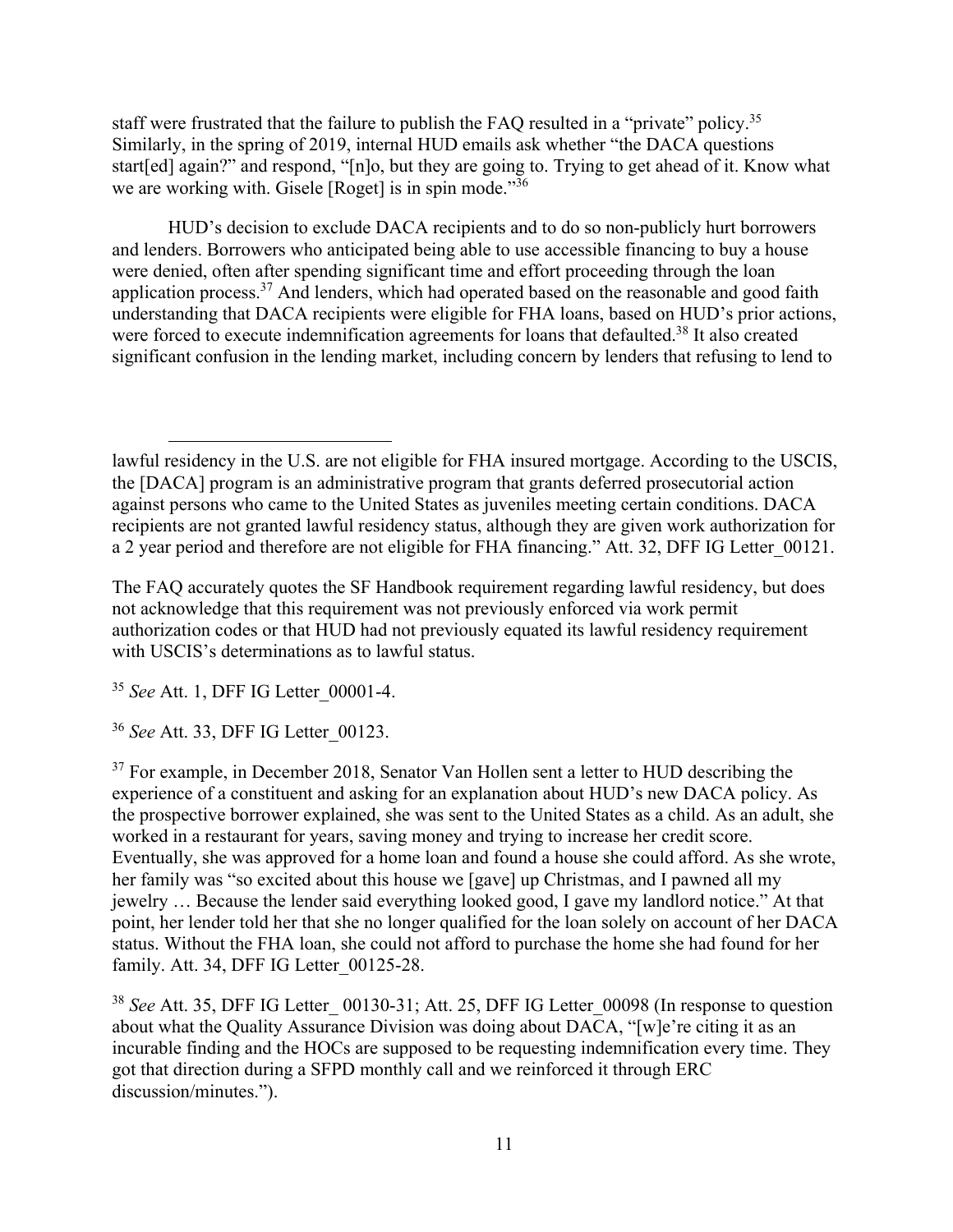DACA recipients without a formal policy on which to rely could open them to fair lending liability.<sup>39</sup>

## **VI. HUD did not reveal the policy change to Congress, despite direct questioning.**

 Alarmed by reporting in the fall of 2018 that DACA recipients were being denied FHA loans, several Senators and Representatives sought to determine what HUD's policy was. HUD repeatedly failed to reveal that it had adopted a new interpretation of its SF Handbook—that DACA recipients were not "lawful residents"—and that it was enforcing this determination with a new requirement to verify the category codes on loan applicants' EAD cards.<sup>40</sup>

For example, on December 21, 2018, in response to an inquiry from Senators Menendez, Cortez Masto, and Booker, Len Wolfson, the Assistant Secretary for Congressional and Intergovernmental Relations, wrote "[t]he Department wants to be very clear that it has not implemented any policy changes during the current Administration, *either formal or informal*, with respect to FHA eligibility requirements for Deferred Action for Childhood Arrivals (DACA) recipients."41 The letter set forth the requirements of the SF Handbook, including the policy that non-citizens without lawful residency are not eligible for FHA loans, but it did not explain how HUD had interpreted the residency status of DACA recipients, did not reveal the initiation of the EAD code policy, and did not reveal HUD's categorical conclusion that DACA recipients were ineligible for FHA loans. *Id*. At least one trade publication covering the issue interpreted the statement that there had been no formal or informal policy changes, to be clarification - given HUD's historical practice - that HUD was *not* denying FHA loans for DACA recipients.<sup>42</sup>

 Later, on February 12, 2019, FHA Administrator Montgomery testified before the House Appropriations Subcommittee on Transportation, Housing and Urban Development, regarding DACA eligibility. In response to the question from Representative Aguilar, "[t]o your knowledge, has HUD issued any type of policy surrounding DACA recipients' eligibility for FHA-backed home loans?", Mr. Montgomery stated the "policy has been unchanged for many

<sup>41</sup> See Att. 15, DFF IG Letter 00060-61 (emphasis added). HUD sent a similar letter to Representative Maxine Waters at the same time. Att. 37, DFF IG Letter 00135-37.

<sup>&</sup>lt;sup>39</sup> The Director of the Philadelphia Homeownership Center encouraged Ms. Roget to approve the DACA FAQ multiple times because "we have received complaints from lenders that some lenders are not originating DACA loans and some of our lenders are originating the loans. Lenders want clarification so they are on an equal playing field." Att. 36, DFF IG Letter 00134.

<sup>40</sup> Representative Aguilar details several communications in 2019 in which HUD officials communicated that HUD had not changed its policy allowing DACA recipients to access FHAbacked loans in a May 8, 2019 letter. Att. 2, DFF IG Letter 00005-8.

<sup>42</sup> Ben Lane, *HUD to Lenders: We Are Not Denying Mortgages to DACA Dreamers*, HousingWire, Mar. 7, 2019, https://www.housingwire.com/articles/48374-hud-to-lenders-weare-not-denying-mortgages-to-daca-dreamers/.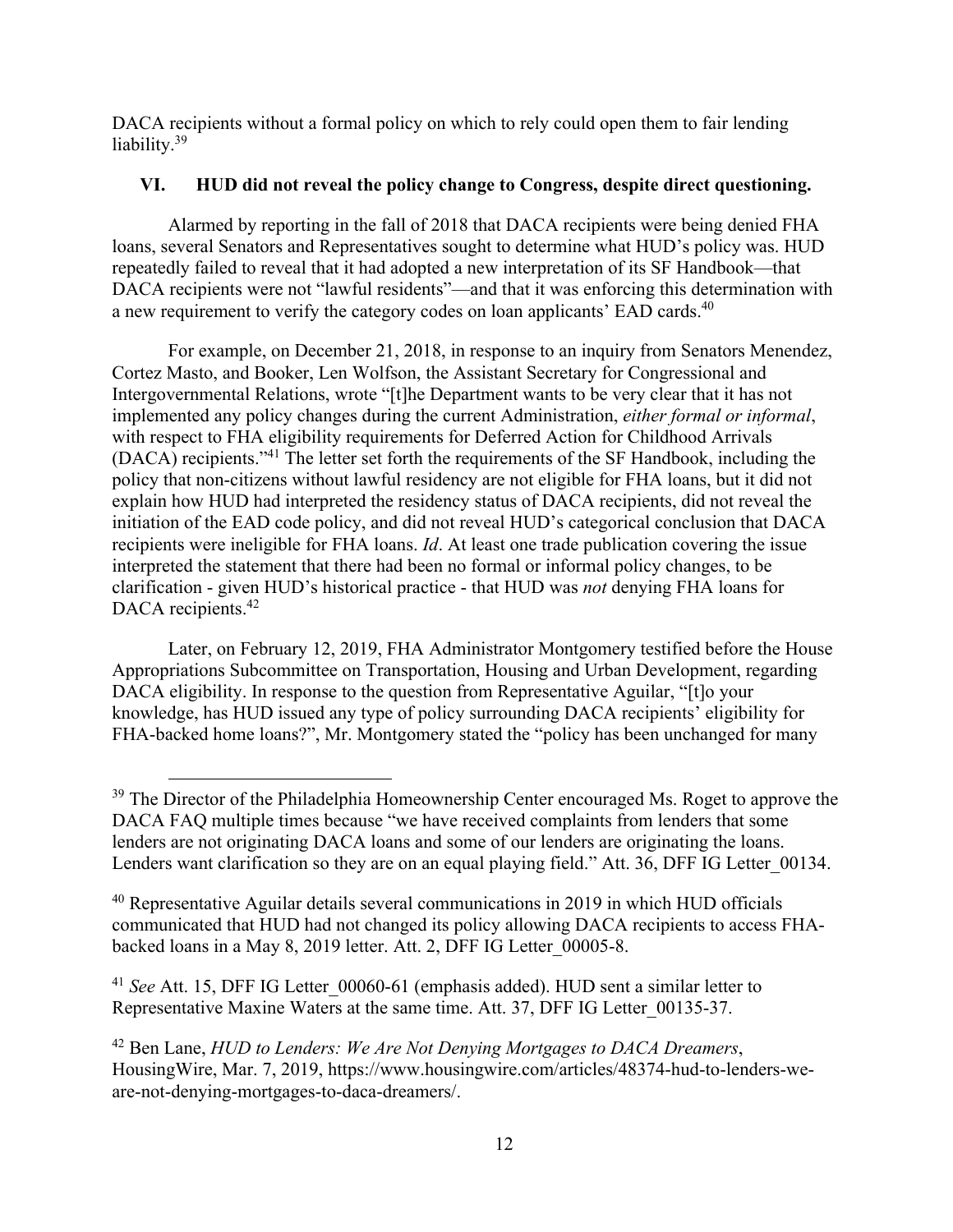years" and is "exactly what we are following today."43 When asked if it would surprise him if HUD staff were advising lenders not to work with DACA recipients, he answered "I am not aware of—I have heard some accusations of that, sir, it hasn't come from me. … I can't speak for all of my staff, but I do know we haven't changed that policy dating back 15 years or so." *Id*.

Contrary to this testimony, however, internal HUD documents reveal that, in July 2018, Ms. Roget forwarded an email to Mr. Montgomery regarding DACA eligibility, which reached the conclusion that based on the SF Handbook's requirement of "lawful residency," DACA recipients were not eligible.<sup>44</sup> Additionally, by September 2018, Mr. Montgomery was aware that HUD had told lenders that DACA recipients were not eligible for FHA loans because they were "not considered to have legal residency status" and that he asked for a meeting on the issue because "it comes up all the time."45 And in December 2018, Ms. Roget forwarded Mr. Montgomery the draft FAQ explaining why DACA recipients were allegedly not eligible.<sup>46</sup> Mr. Montgomery did not reveal any of this information when testifying.<sup>47</sup>

 On April 3, 2019, Secretary Carson testified before the same Subcommittee, and again failed to reveal HUD's new interpretation of its SF Handbook and enforcement policy. In response to the question from Rep. Aguilar, "[t]o your knowledge, are DACA recipients eligible for FHA-backed loans and has HUD made any changes to existing policy or interpretations?" Secretary Carson responded, "[y]eah, when I read that report [that DACA recipients were being denied loans], I inquired of the appropriate people, including the FHA commissioner, and no one was aware of any changes that had been made to the policy whatsoever," … "I'm sure we have plenty of DACA recipients who have FHA mortgages."<sup>48</sup> Contrary to what his staff had been instructed to do for several months, Carson further said it would "surprise" him if DACA recipients were being turned down for FHA loans.<sup>49</sup> Secretary Carson made these statements

<sup>44</sup> Att. 38, DFF IG Letter 00139-41.

45 Att. 39 DFF IG Letter\_00143.

46 Att. 40, DFF IG Letter\_00147.

 $47$  The following month, staff from Representative Aguilar's office had a phone call with HUD's congressional liaison office as a follow up to this testimony, and again "[s]taff confirmed that HUD's policy has not changed and that the agency's interpretation of the policy has not changed." Att. 2, DFF IG Letter\_00006.

48 Ben Lane, *Carson Neglects to Answer Congress on Whether FHA Is Backing DACA Mortgages*, HousingWire, Apr. 3, 2019, https://www.housingwire.com/articles/48712-carsonneglects-to-answer-congress-on-whether-fha-is-backing-daca-mortgages/. Secretary Carson appears to be referring to a story in BuzzFeed News. *See supra* note 15.

49 Nidhi Prakash, *Ben Carson Said He Doesn't Know Why DACA Recipients Are Being Denied Housing Loans His Department Oversees*, BuzzFeed News, Apr. 3, 2019,

<sup>&</sup>lt;sup>43</sup> Hearings Before the H. Appropriations Subcomm. on Transp., Hous., and Urban Dev., 116th Cong. (2019), *available at* https://www.govinfo.gov/content/pkg/CHRG-116hhrg37628/html/CHRG-116hhrg37628.htm.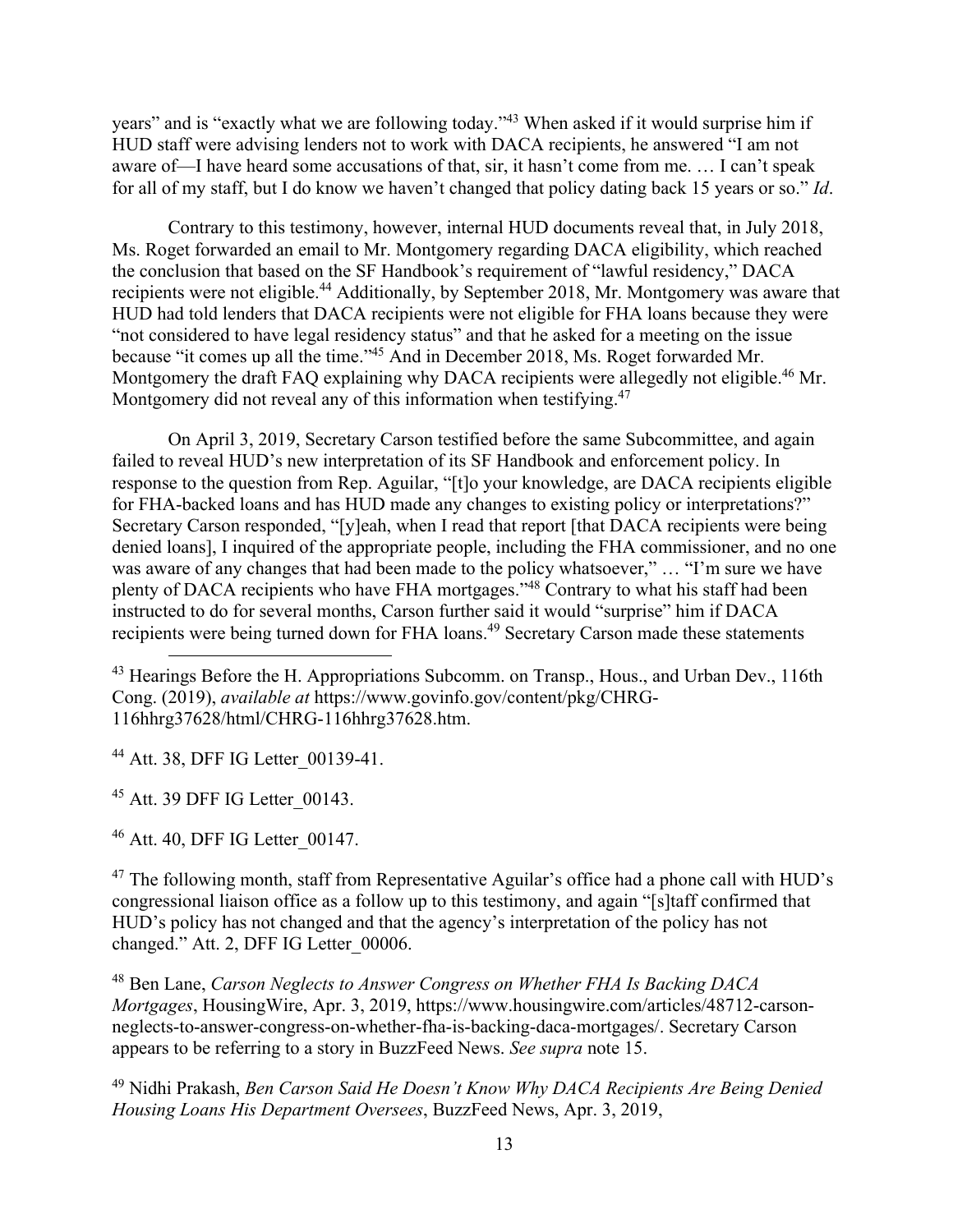despite the fact that internal HUD records suggest that he spoke with Administrator Montgomery in the fall of 2018 about HUD's instructions to lenders that DACA recipients were not eligible, although the documents we have reviewed do not reveal how much information he had about the policy.50

#### **VII. HUD finally revealed its policy in June 2019.**

 On June 11, 2019, HUD responded to an oversight letter from Representative Aguilar with a letter from Mr. Wolfson. HUD's letter reiterated "HUD has been very clear that it has not implemented any policy changes during the current Administration, either formal or informal, with respect to FHA eligibility requirements for DACA recipients. This letter confirms that fact." For the first time, however, and ending the widespread uncertainty it had caused, HUD stated its position on DACA eligibility explicitly: "Determination of citizenship and immigration status is not the responsibility of HUD and the Department relies on other government agencies for this information. Accordingly, because DACA does not confer lawful status, DACA recipients remain ineligible for FHA loans."51 HUD has not taken any formal steps to codify this position as its policy.

### **VIII. Potential Legal Violations.**

It is likely that HUD violated federal law governing agency procedure in the enactment and implementation of its DACA exclusion policy. Your office has the authority to review such potential violations and has done so in the past.<sup>52</sup> We respectfully request that you do so in this case.

<sup>51</sup> Letter from Len Wolfson, Assistant Sec'y for Cong. and Intergov. Relations, HUD, to Rep. Pet Aguilar, U.S. H.R. (June 11, 2019), *available at* https://www.documentcloud.org/documents/6152203-Aguilar-DACA-FHA-Final-Response-Letter-2.html.

 $52$  5 U.S.C. app. 3  $\S$  4. For example, HUD's Office of the Inspector General issued an Audit Report concluding that HUD had not conducted rulemaking procedures required by the APA in administering its single-family notes sales program in 2017. *See* Distressed Asset Stabilization Program (Audit Rep. No. 2017-KC-0006), Off. of Inspector Gen., HUD (July 14, 2017), https://www.hudoig.gov/sites/default/files/documents/2017-KC-0006.pdf.

https://www.buzzfeednews.com/article/nidhiprakash/ben-carson-daca-recipients-denied-federalhousing-loans.

 $50$  Att. 1, DFF IG Letter 00001-4. When preparing for his testimony, however, it appears that HUD staff prepared a draft Q&A document for him that advised that: "FHA's longstanding policy is that Non-U.S. citizens without lawful residency in the U.S. are not eligible for FHA insured mortgages .… HUD defers to the US Citizenship and Immigration Services as to the status conveyed to individuals granted Deferred Action for Childhood Arrivals (DACA)." Att. 41, DFF IG Letter\_00153.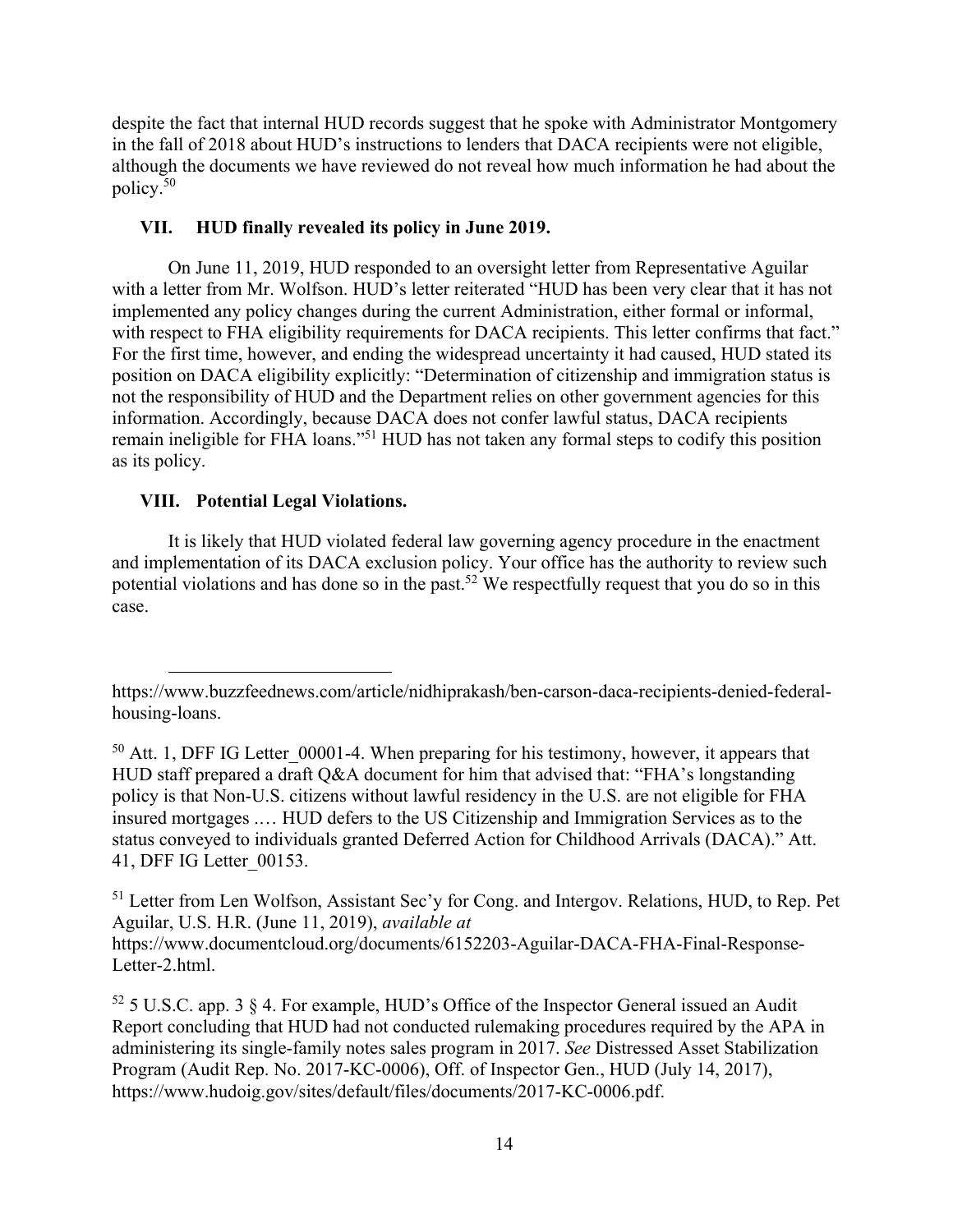To begin, while HUD has asserted it has not changed its DACA eligibility policy, the HUD documents we have reviewed show otherwise. As set forth above, up to and through the Administration's attempt to rescind DACA, HUD permitted DACA recipients to obtain FHA loans, and in some cases affirmatively advised lenders that doing so was acceptable. It is not clear from the documents we reviewed whether this practice resulted from a considered view within HUD that the "lawful residency" requirement did not exclude DACA recipients<sup>53</sup> or whether HUD had simply determined not to enforce the lawful residency requirement.<sup>54</sup> Whatever the cause, however, HUD's acceptance of DACA recipients who received FHA loans and its prior statements to lenders established a settled course of behavior as to DACA eligibility, changes to which required acknowledgement and explanation.<sup>55</sup>

HUD changed this prior practice through the DACA exclusion policy—its legal interpretation that the SF Handbook's lawful residency requirement excluded individuals without "lawful status" and the associated enforcement policy to check for the DACA category code on EADs. HUD acknowledged this interpretation publicly in writing for the first time in June 2019. But as discussed above, it appears that the policy was imposed internally much earlier, via an August 2018 FHA policy phone call and a November 2018 meeting, in which HUD staff were instructed to apply the lawful residency requirement by reviewing loan applicant EAD cards and excluding any with the DACA category code.

<sup>54</sup> If this were the case, eliminating a non-enforcement policy based on a new legal interpretation is the type of agency action subject to the requirements of the APA. As Judge Bates explained, coincidentally in a case reviewing the legal basis for rescinding DACA, while many enforcement decisions are presumptively unreviewable, that presumption does not apply if: "(1) it is expressed as a general enforcement policy; and (2) it relies solely on the agency's view of what the law requires", precisely the case here. *Nat'l Ass'n for the Advancement of Colored People*, 298 F. Supp. 3d at 234.

<sup>53</sup> If this were the case, then HUD's changed interpretation of "lawful residency" to *per se* exclude a category of applicants, who had not, themselves, changed in any meaningful way, is the type of "substantive legal addition" to the SF Handbook's requirements that requires adequate explanation and analysis, as well as notice and comment under the APA. *Appalachian Power Co. v. EPA*, 208 F.3d 1015, 1024 (D.C. Cir. 2000). Similarly, the mandatory exclusion of DACA recipients is the kind of "legal consequence" that is indicative of an agency policy change subject to the requirements of the APA. *U.S. Army Corps of Eng'rs v. Hawkes Co.*, 136 S. Ct. 1807, 1814 (2016).

<sup>55</sup> *Pub. Citizen Health Res. Grp. v. Tyson*, 796 F.2d 1479, 1505 n.17 (D.C. Cir. 1986) ("an agency must give a reasonable justification for a decision to deviate from … a settled course of agency behavior"). For example, when an agency had consistently granted waivers of certain limits on the use of grant funds upon request, even though no explicit policy to that effect existed, the agency's imposition of a prohibition on such waivers was a policy change requiring acknowledgement and explanation under the APA. *Meriden Cmty. Action Agency v. Shalala*, 880 F. Supp. 882, 886 (D.D.C. 1995), *aff'd*, 80 F.3d 524 (D.C. Cir. 1996); *Am. Wild Horse Pres. Campaign v. Perdue*, 873 F.3d 914, 924 (D.C. Cir. 2017) (relying in part on agency's historical practice as to disputed territory to reject agency's argument that its policy had not changed).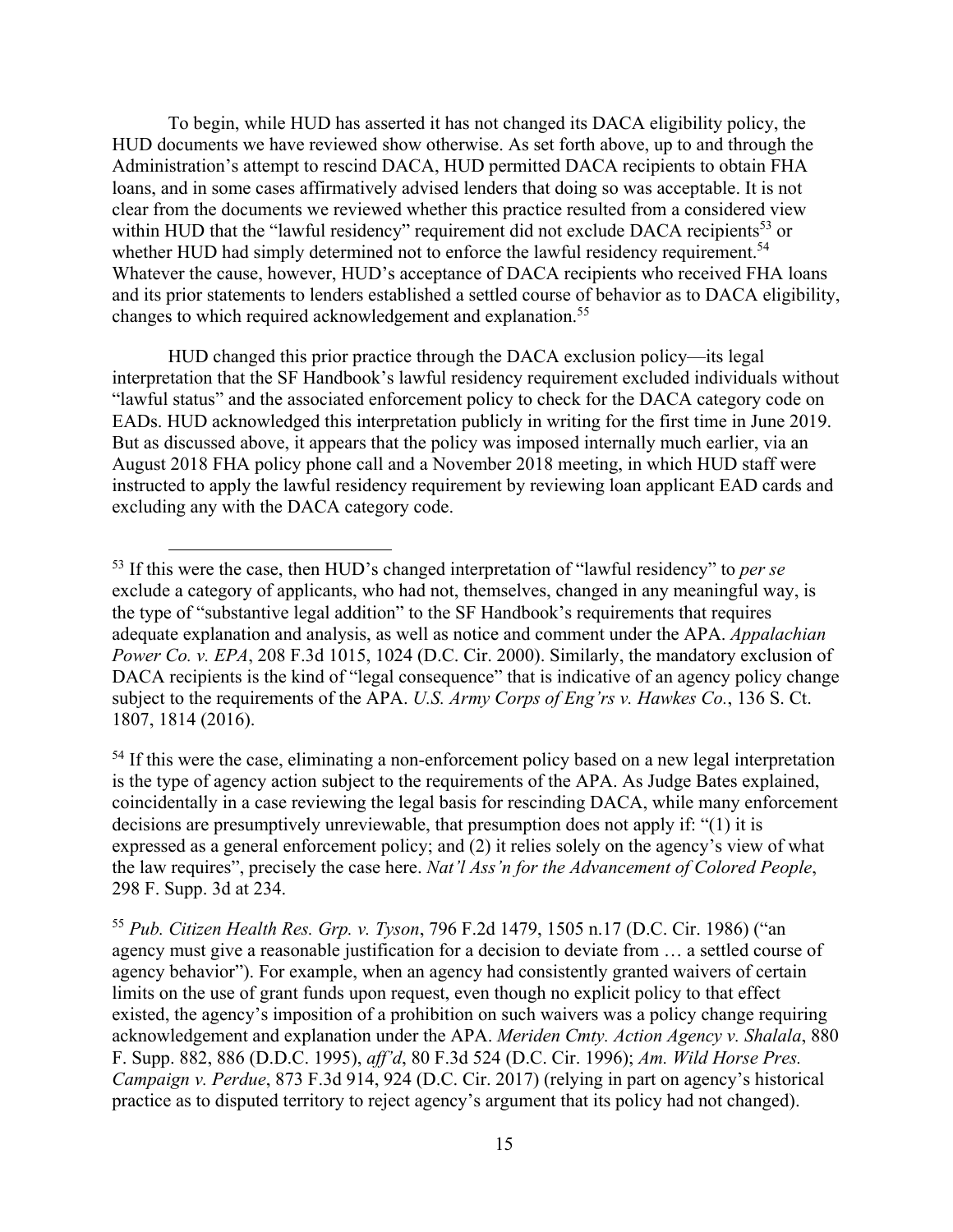This new policy is a rule within the meaning of the APA. In this context, a rule is "an agency statement of general or particular applicability and future effect designed to implement, interpret, or prescribe law or policy or describing the organization, procedure, or practice requirements of an agency."56 The DACA exclusion policy has general applicability; it interprets HUD policy (namely the meaning of "lawful residency"), and in so doing prescribes eligibility requirements by definitively excluding all DACA recipients from FHA loans; and it implements agency policy by requiring for the first time that EAD category codes be reviewed as a basis for FHA's enforcement of its loan requirements.<sup>57</sup> As this office has observed, the APA requires that agencies follow an open public process when they issue rules.<sup>58</sup> HUD failed entirely to do so in this case.

First, HUD's failure to provide fair notice of the DACA exclusion policy violated the statutory requirement that agencies publish in the Federal Register, *inter alia*: "substantive rules of general applicability adopted as authorized by law, and statements of general policy or interpretations of general applicability formulated and adopted by the agency."59 This provision is meant to prohibit agency development of "secret law" and may be enforced if it "adversely affects" a person (such as, here, borrowers and lenders) dealing with an agency.<sup>60</sup> As discussed, the DACA exclusion policy easily meets this standard and should have been publicized formally via Federal Register notice.<sup>61</sup>

<sup>57</sup> Such binding instructions to staff evidence a formal policy change. "If an agency acts as if a document issued at headquarters is controlling in the field, if it treats the document in the same manner as it treats a legislative rule, if it bases enforcement actions on the policies or interpretations formulated in the document, if it leads private parties or State permitting authorities to believe that it will declare permits invalid unless they comply with the terms of the document, then the agency's document is for all practical purposes 'binding.'" *Appalachian Power Co.*, 208 F.3d at 1021.

58 5 U.S.C. §§ 551, *et seq*. *See also* Distressed Asset Stabilization Program at 4 (Audit Rep. No. 2017-KC-0006), Off. of Inspector Gen., HUD (July 14, 2017), https://www.hudoig.gov/sites/default/files/documents/2017-KC-0006.pdf (setting forth your office's view of APA rulemaking requirements).

 $59$  5 U.S.C. § 552(a)(1)(D).

<sup>60</sup> *See Barbosa v. DHS*, 916 F.3d 1068, 1073-74 (D.C. Cir. 2019); *see also Campaign for Acct. v. U.S. Dep't of Justice*, 278 F. Supp. 3d 303, 307 (D.D.C. 2017) (citing *U.S. Dep't of Justice v. Reps. Comm. for Freedom of the Press*, 489 U.S. 749, 772 n.20 (1989)) (the statute's "primary objective is the elimination of 'secret law'; that is, these requirements prevent an agency from subjecting members of the public to a rule that the agency has not publicly announced.").

<sup>61</sup> *Cf. Satellite Broad. Co. v. F.C.C.*, 824 F.2d 1, 3-4 (D.C. Cir. 1987) (an agency "through its regulatory power cannot, in effect, punish a member of the regulated class for reasonably interpreting [agency] rules. Otherwise the practice of administrative law would come to resemble

 $56$  5 U.S.C. § 551(4).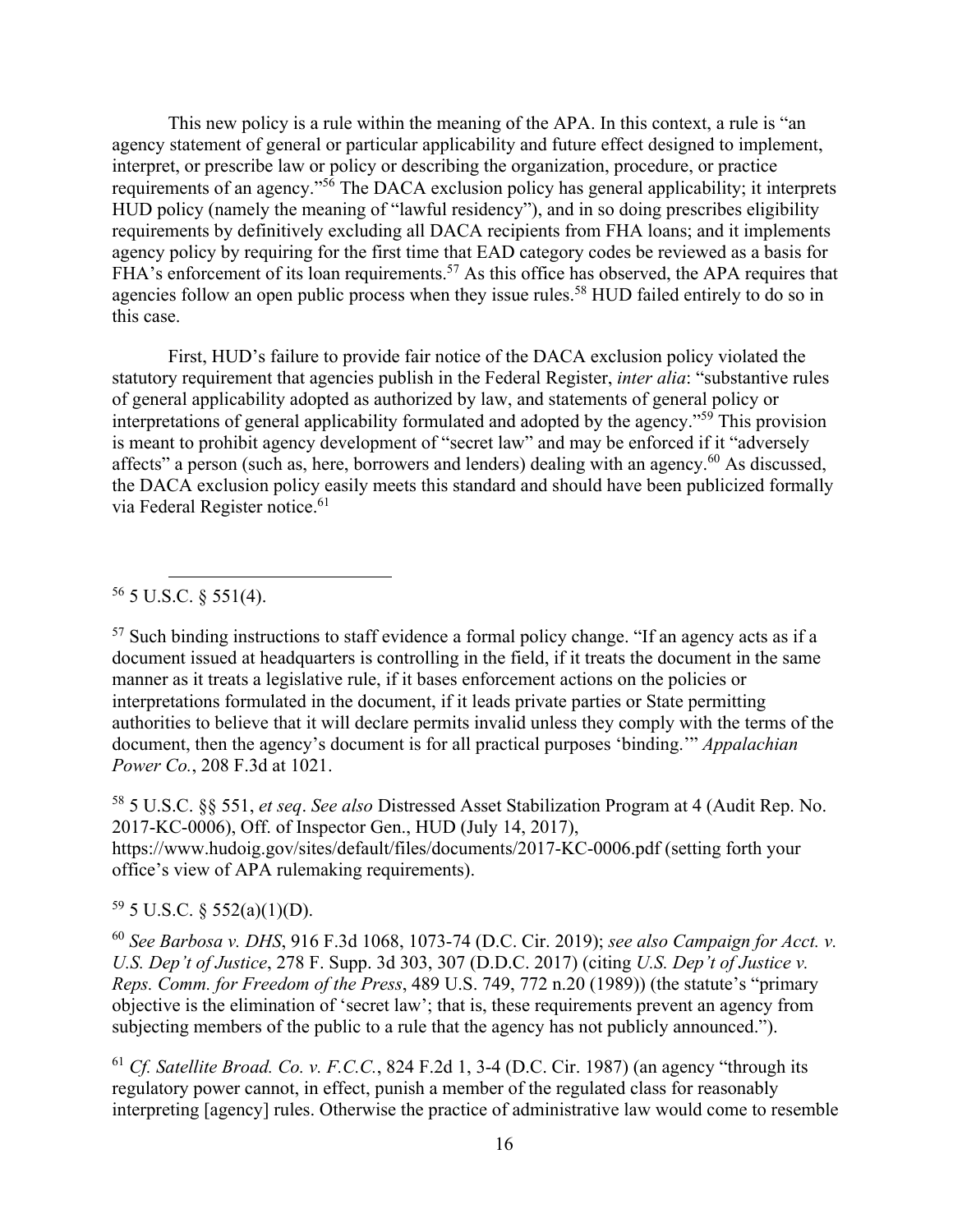Second, the DACA exclusion policy is contrary to law. HUD's justification for the policy (both internally and when it was finally made public) is that DACA recipients do not meet the "lawful residency" requirement of the SF Handbook. HUD reached this conclusion by equating DACA recipients' lack of "lawful status," per the USCIS, with lacking "lawful residence."<sup>62</sup> This conclusion is incorrect. Status and residence have distinctly different meanings, especially in the context of immigration law. The Immigration and Nationality Act (INA), which sets forth much of the United States' immigration law, defines "residency" as "the place of general abode … [a person's] principal, actual dwelling in place in fact, without regard to intent" 8 U.S.C. § 1101(a)(33). In contrast, as used throughout the INA, status refers to the legal basis for admission into the United States. *See id*. § 1101. Rather than equate these two dissimilar terms, HUD should have instead considered USCIS's conclusion that DACA recipients have a "lawful presence" in the United States. The term lawful residency is akin to lawful presence, both of which refer to physically being in a particular location, a conclusion that is reinforced by USCIS's explicit guidance that not only do DACA recipients have lawful presence, but also they may establish a domicile here.<sup>63</sup> Accordingly, the DACA exclusion policy relies on an incorrect interpretation of the SF Handbook, making it contrary to law.

Third, even if HUD's interpretation of the SF Handbook were permissible, its promulgation violated the requirement that an agency provide notice and seek comment on certain rules.64 HUD provided no public notice of its policy change and no opportunity to comment, even though the exclusion policy was a legislative rule that effected "a substantive change in existing law or policy."65 The *per se* DACA exclusion requirement was a categorical change to eligibility rules, impacting loan applicants' and lenders' rights and obligations, making it the type of rule subject to notice and comment rulemaking.<sup>66</sup>

 $62$  As an initial matter, HUD should receive no deference in interpreting either the lawful residency portion of its SF Handbook or the immigration status of DACA recipients, because, as it admits, both are within the expertise of USCIS.

<sup>63</sup> *Frequently Asked Questions*, USCIS, https://www.uscis.gov/archive/frequently-askedquestions (last visited May 5, 2020).

64 5 U.S.C. § 553; 24 C.F.R. § 10.1.

<sup>65</sup> *Mendoza v. Perez*, 754 F.3d 1002, 1021 (D.C. Cir. 2014) (citations omitted).

<sup>66</sup> *Mendoza v. Perez*, 754 F.3d at 1024 (agency documents at issue "do not merely describe how the Department will evaluate [certain visa] applications, but they set the bar for what employers must do to obtain approval. In doing so, they substantially affect the rights and interests of both herders and employers."); *Am. Hosp. Ass'n v. Bowen*, 834 F.2d 1037, 1051 (D.C. Cir. 1987) (manual's enforcement plan for Medicare providers was not legislative rule, but had HHS "inserted a new standard of review" or a "presumption of invalidity" applicable to certain operations, "its measures would surely require notice and comment").

<sup>&#</sup>x27;Russian Roulette.' The agency's interpretation is entitled to deference, but if it wishes to use that interpretation to cut off a party's right, it must give full notice of its interpretation.").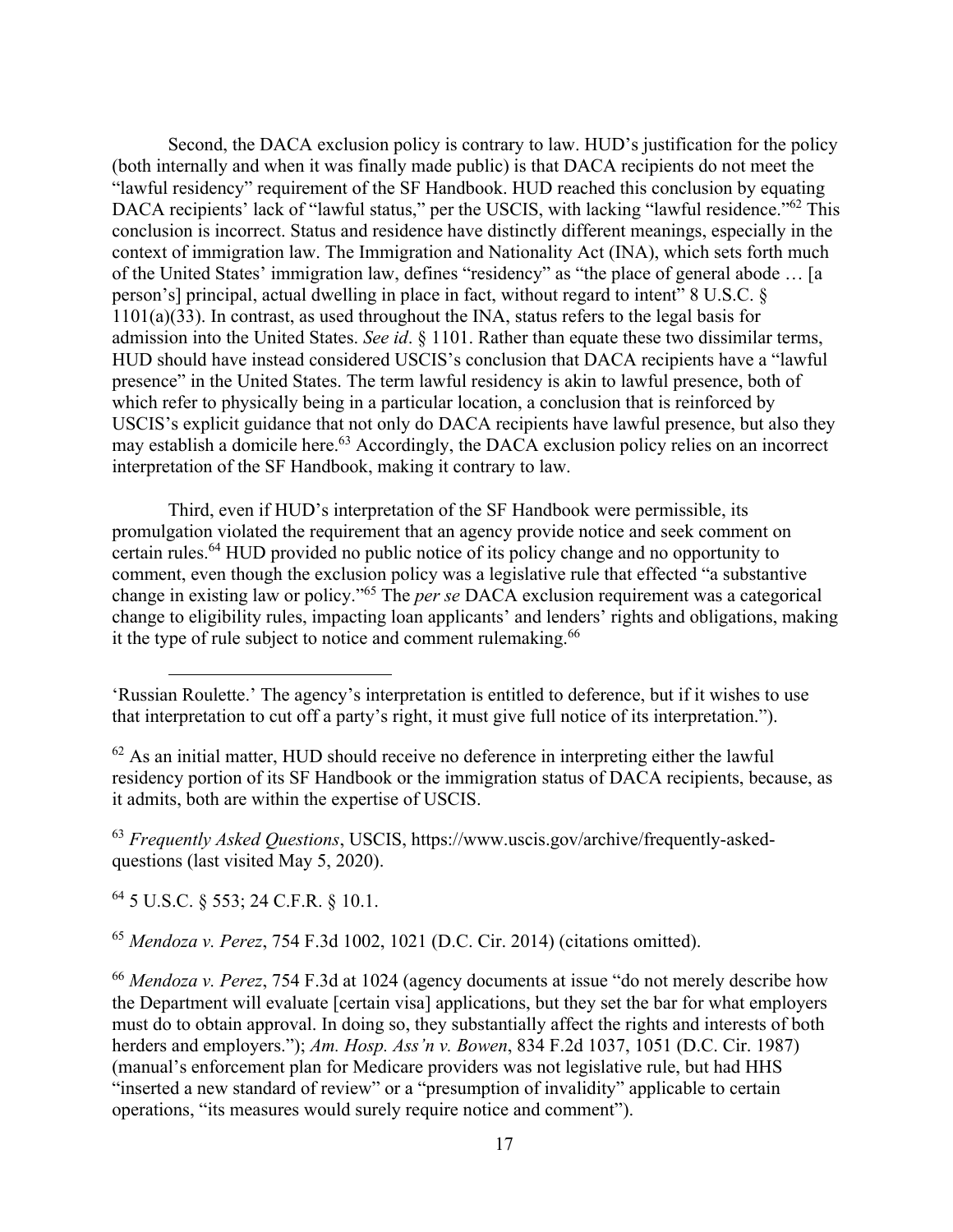Fourth, the DACA exclusion policy was not the product of reasoned decision making, making it arbitrary and capricious.<sup>67</sup> HUD's ongoing refusal to acknowledge that its policy has, in fact, changed, violates the most basic reasoned decision making standard under the APA that an agency "display awareness that it *is* changing position" and not "depart from a prior policy *sub silentio*."68 Nor did HUD "articulate a satisfactory explanation" for the DACA exclusion policy, display any consideration of DACA recipients' lawful presence and domicile in the United States, or analyze the impact of its policy change on loan applicants, lenders, or the domestic housing market.69 The DACA exclusion policy is therefore likely arbitrary and capricious in violation of the APA.

Finally, to the extent that HUD is requiring lenders to agree to indemnify defaulted loans issued to DACA recipients *before* HUD made the DACA exclusion policy public in June 2019, HUD has imposed an impermissibly retroactive rule. New legal interpretations by an agency may be impermissibly retroactive if they "change the legal landscape."<sup>70</sup> That is the case if the new interpretation "is 'substantively inconsistent' with a prior agency practice and attaches new legal consequences to events completed before its enactment." *Id*. The DACA exclusion policy appears to meet this standard by depriving lenders of mortgage insurance to which they believed they were entitled as the result of a policy change adopted and made public only after the loans were issued.

#### **IX. Request for Investigation.**

As detailed above, and in the attached records, HUD's conduct in secretly excluding DACA recipients from FHA loan eligibility and refusing to disclose this policy change to the public and to Congress is deeply troubling. It raises serious questions about the fairness and transparency with which HUD administers the FHA loan program, and equally serious questions about HUD's material omissions when providing information about this program to Congress and the public. The lack of transparency caused real harm. It hurt borrowers who were denied credit to purchase homes; and it hurt lenders that extended FHA loans to DACA recipients, acting in good faith based on HUD's public statements, and were later denied access to the mortgage insurance they believed they had obtained.

 $67$  5 U.S.C. § 706(2).

<sup>68</sup> *FCC v. Fox Television Stations, Inc.,* 556 U.S. 502, 515 (2009).

<sup>69</sup> *Motor Vehicle Mfrs. Ass'n of U.S., Inc. v. State Farm Mut. Auto. Ins. Co.*, 463 U.S. 29, 43 (1983).

<sup>70</sup> *Kirwa v. U.S. Dep't of Def*., 285 F. Supp. 3d 257, 271 (D.D.C. 2018) (quoting *Arkema, Inc. v. EPA*, 618 F.3d 1, 7 (D.C. Cir. 2010)).